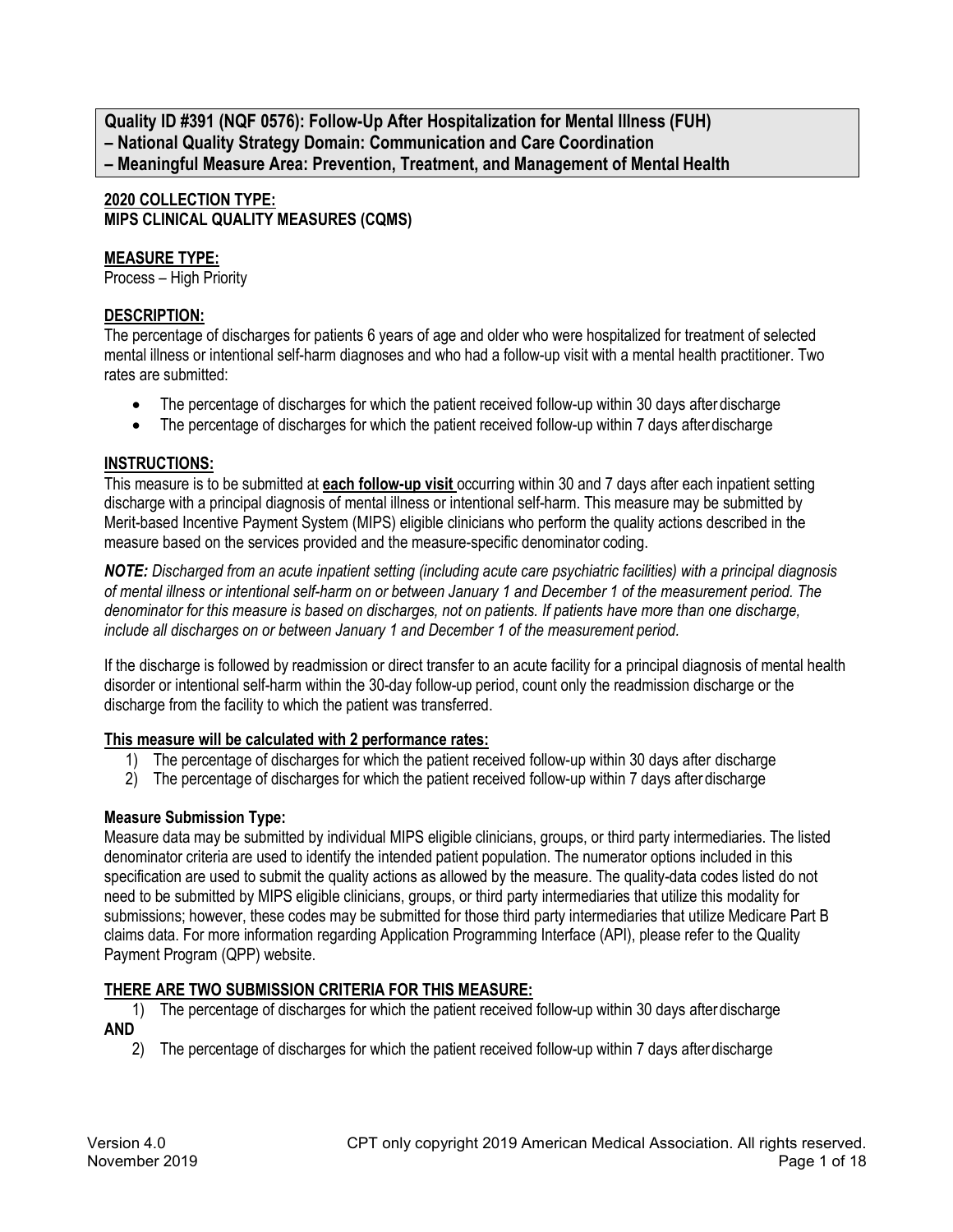# **SUBMISSION CRITERIA 1: THE PERCENTAGE OF DISCHARGES FOR WHICH THE PATIENT RECEIVED FOLLOW-UP WITHIN 30 DAYS AFTER DISCHARGE**

# **DENOMINATOR (SUBMISSION CRITERIA 1):**

Patients 6 years of age and older who were discharged from an acute inpatient setting (including acute care psychiatric facilities) with a principal diagnosis of mental illness or intentional self-harm on or between January 1 and December 1 of the measurement period

### **Denominator Criteria (Eligible Cases) 1:**

Patients aged 6 years and older as of the date of discharge **AND**

**Diagnosis for mental illness (ICD-10-CM):** F20.0, F20.1, F20.2, F20.3, F20.5, F20.81, F20.89, F20.9, F21, F22, F23, F24, F25.0, F25.1, F25.8, F25.9, F28, F29, F30.10, F30.11, F30.12, F30.13, F30.2, F30.3, F30.4, F30.8, F30.9, F31.0, F31.10, F31.11, F31.12, F31.13, F31.2, F31.30, F31.31, F31.32, F31.4, F31.5, F31.60, F31.61, F31.62, F31.63, F31.64, F31.70, F31.71, F31.72, F31.73, F31.74, F31.75, F31.76, F31.77, F31.78, F31.81, F31.89, F31.9, F32.0, F32.1, F32.2, F32.3, F32.4, F32.5, F32.8, F32.81, F32.89, F32.9, F33.0, F33.1, F33.2,F33.3, F33.40, F33.41, F33.42, F33.8, F33.9, F34.0, F34.1, F34.8, F34.81, F34.89, F34.9, F39, F42, F42.2, F42.3, F42.4, F42.8, F42.9, F43.0, F43.10, F43.11, F43.12, F43.20, F43.21, F43.22, F43.23, F43.24, F43.25, F43.29, F43.8, F43.9, F44.89, F53, F53.0, F53.1, F60.0, F60.1, F60.2, F60.3, F60.4, F60.5, F60.6, F60.7, F60.81, F60.89, F60.9, F63.0, F63.1, F63.2, F63.3, F63.81, F63.89, F63.9, F68.10, F68.11, F68.12, F68.13, F68.8, F68.A, F84.0, F84.2, F84.3, F84.5, F84.8, F84.9, F90.0, F90.1, F90.2, F90.8, F90.9, F91.0, F91.1, F91.2, F91.3, F91.8, F91.9, F93.0, F93.8, F93.9, F94.0, F94.1, F94.2, F94.8, F94.9 **OR**

Version 4.0 CPT only copyright 2019 American Medical Association. All rights reserved. November 2019 Page 2 of 18 **Diagnosis of intentional self-harm (ICD-10-CM):** T14.91XA, T14.91XD, T14.91XS, T36.0X2A, T36.0X2D, T36.0X2S, T36.1X2A, T36.1X2D, T36.1X2S, T36.2X2A, T36.2X2D, T36.2X2S, T36.3X2A, T36.3X2D, T36.3X2S, T36.4X2A, T36.4X2D, T36.4X2S, T36.5X2A, T36.5X2D, T36.5X2S, T36.6X2A, T36.6X2D, T36.6X2S, T36.7X2A, T36.7X2D, T36.7X2S, T36.8X2A, T36.8X2D, T36.8X2S, T36.92XA, T36.92XD, T36.92XS, T37.0X2A, T37.0X2D, T37.0X2S, T37.1X2A, T37.1X2D, T37.1X2S, T37.2X2A, T37.2X2D, T37.2X2S, T37.3X2A, T37.3X2D, T37.3X2S, T37.4X2A, T37.4X2D, T37.4X2S, T37.5X2A, T37.5X2D, T37.5X2S, T37.8X2A, T37.8X2D, T37.8X2S, T37.92XA, T37.92XD, T37.92XS, T38.0X2A, T38.0X2D, T38.0X2S, T38.1X2A, T38.1X2D, T38.1X2S, T38.2X2A, T38.2X2D, T38.2X2S, T38.3X2A, T38.3X2D, T38.3X2S, T38.4X2A, T38.4X2D, T38.4X2S, T38.5X2A, T38.5X2D, T38.5X2S, T38.6X2A, T38.6X2D, T38.6X2S, T38.7X2A, T38.7X2D, T38.7X2S, T38.802A, T38.802D, T38.802S, T38.812A, T38.812D, T38.812S, T38.892A, T38.892D, T38.892S, T38.902A, T38.902D, T38.902S, T38.992A, T38.992D, T38.992S, T39.012A, T39.012D, T39.012S, T39.092A, T39.092D, T39.092S, T39.1X2A, T39.1X2D, T39.1X2S, T39.2X2A, T39.2X2D, T39.2X2S, T39.312A, T39.312D, T39.312S, T39.392A, T39.392D, T39.392S, T39.4X2A, T39.4X2D, T39.4X2S, T39.8X2A, T39.8X2D, T39.8X2S, T39.92XA, T39.92XD, T39.92XS, T40.0X2A, T40.0X2D, T40.0X2S, T40.1X2A, T40.1X2D, T40.1X2S, T40.2X2A, T40.2X2D, T40.2X2S, T40.3X2A, T40.3X2D, T40.3X2S, T40.4X2A, T40.4X2D, T40.4X2S, T40.5X2A, T40.5X2D, T40.5X2S, T40.602A, T40.602D, T40.602S, T40.692A, T40.692D, T40.692S, T40.7X2A, T40.7X2D, T40.7X2S, T40.8X2A, T40.8X2D, T40.8X2S, T40.902A, T40.902D, T40.902S, T40.992A, T40.992D, T40.992S, T41.0X2A, T41.0X2D, T41.0X2S, T41.1X2A, T41.1X2D, T41.1X2S, T41.202A, T41.202D, T41.202S, T41.292A, T41.292D, T41.292S, T41.3X2A, T41.3X2D, T41.3X2S, T41.42XA, T41.42XD, T41.42XS, T41.5X2A, T41.5X2D, T41.5X2S, T42.0X2A, T42.0X2D, T42.0X2S, T42.1X2A, T42.1X2D, T42.1X2S, T42.2X2A, T42.2X2D, T42.2X2S, T42.3X2A, T42.3X2D, T42.3X2S, T42.4X2A, T42.4X2D, T42.4X2S, T42.5X2A, T42.5X2D, T42.5X2S, T42.6X2A, T42.6X2D, T42.6X2S, T42.72XA, T42.72XD, T42.72XS, T42.8X2A, T42.8X2D, T42.8X2S, T43.012A, T43.012D, T43.012S, T43.022A, T43.022D, T43.022S, T43.1X2A, T43.1X2D, T43.1X2S, T43.202A, T43.202D, T43.202S, T43.212A, T43.212D, T43.212S, T43.222A, T43.222D, T43.222S, T43.292A, T43.292D, T43.292S, T43.3X2A, T43.3X2D, T43.3X2S, T43.4X2A, T43.4X2D, T43.4X2S, T43.502A, T43.502D, T43.502S, T43.592A, T43.592D, T43.592S, T43.602A, T43.602D, T43.602S, T43.612A, T43.612D, T43.612S, T43.622A, T43.622D, T43.622S, T43.632A, T43.632D, T43.632S, T43.642A, T43.642D, T43.642S, T43.692A, T43.692D, T43.692S, T43.8X2A, T43.8X2D, T43.8X2S, T43.92XA, T43.92XD, T43.92XS, T44.0X2A, T44.0X2D, T44.0X2S, T44.1X2A, T44.1X2D, T44.1X2S, T44.2X2A, T44.2X2D, T44.2X2S, T44.3X2A, T44.3X2D, T44.3X2S, T44.4X2A, T44.4X2D, T44.4X2S, T44.5X2A, T44.5X2D, T44.5X2S, T44.6X2A, T44.6X2D, T44.6X2S, T44.7X2A, T44.7X2D, T44.7X2S, T44.8X2A, T44.8X2D, T44.8X2S, T44.902A, T44.902D, T44.902S,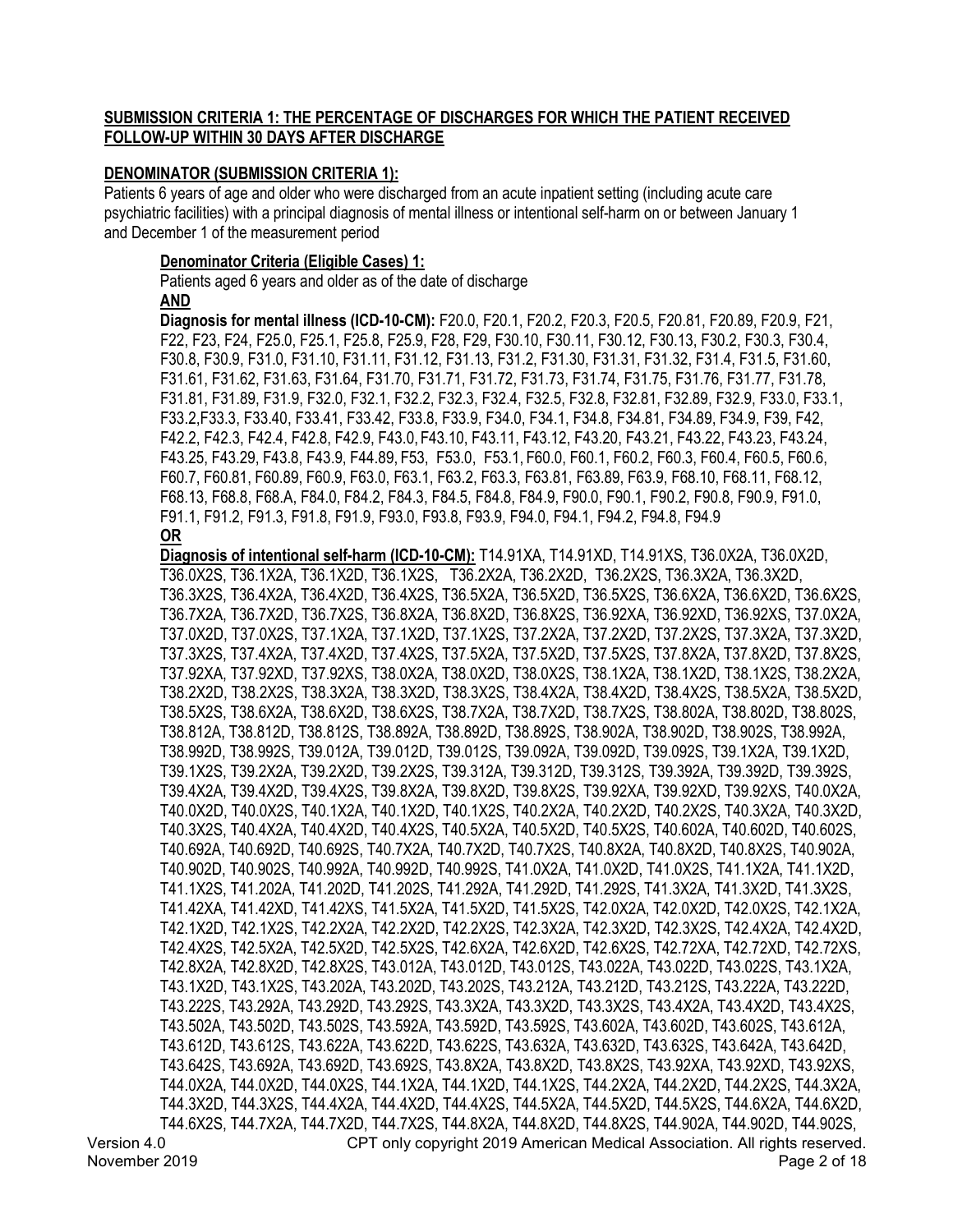T44.992A, T44.992D, T44.992S, T45.0X2A, T45.0X2D, T45.0X2S, T45.1X2A, T45.1X2D, T45.1X2S, T45.2X2A, T45.2X2D, T45.2X2S, T45.3X2A, T45.3X2D, T45.3X2S, T45.4X2A, T45.4X2D, T45.4X2S, T45.512A, T45.512D, T45.512S, T45.522A, T45.522D, T45.522S, T45.602A, T45.602D, T45.602S, T45.612A, T45.612D, T45.612S, T45.622A, T45.622D, T45.622S, T45.692A, T45.692D, T45.692S, T45.7X2A, T45.7X2D, T45.7X2S, T45.8X2A, T45.8X2D, T45.8X2S, T45.92XA, T45.92XD, T45.92XS, T46.0X2A, T46.0X2D, T46.0X2S, T46.1X2A, T46.1X2D, T46.1X2S, T46.2X2A, T46.2X2D, T46.2X2S, T46.3X2A, T46.3X2D, T46.3X2S, T46.4X2A, T46.4X2D, T46.4X2S, T46.5X2A, T46.5X2D, T46.5X2S, T46.6X2A, T46.6X2D, T46.6X2S, T46.7X2A, T46.7X2D, T46.7X2S, T46.8X2A, T46.8X2D, T46.8X2S, T46.902A, T46.902D, T46.902S, T46.992A, T46.992D, T46.992S, T47.0X2A, T47.0X2D, T47.0X2S, T47.1X2A, T47.1X2D, T47.1X2S, T47.2X2A, T47.2X2D, T47.2X2S, T47.3X2A, T47.3X2D, T47.3X2S, T47.4X2A, T47.4X2D, T47.4X2S, T47.5X2A, T47.5X2D, T47.5X2S, T47.6X2A, T47.6X2D, T47.6X2S, T47.7X2A, T47.7X2D, T47.7X2S, T47.8X2A, T47.8X2D, T47.8X2S, T47.92XA, T47.92XD, T47.92XS, T48.0X2A, T48.0X2D, T48.0X2S, T48.1X2A, T48.1X2D, T48.1X2S, T48.202A, T48.202D, T48.202S, T48.292A, T48.292D, T48.292S, T48.3X2A, T48.3X2D, T48.3X2S, T48.4X2A, T48.4X2D, T48.4X2S, T48.5X2A, T48.5X2D, T48.5X2S, T48.6X2A, T48.6X2D, T48.6X2S, T48.902A, T48.902D, T48.902S, T48.992A, T48.992D, T48.992S, T49.0X2A, T49.0X2D, T49.0X2S, T49.1X2A, T49.1X2D, T49.1X2S, T49.2X2A, T49.2X2D, T49.2X2S, T49.3X2A, T49.3X2D, T49.3X2S, T49.4X2A, T49.4X2D, T49.4X2S, T49.5X2A, T49.5X2D, T49.5X2S, T49.6X2A, T49.6X2D, T49.6X2S, T49.7X2A, T49.7X2D, T49.7X2S, T49.8X2A, T49.8X2D, T49.8X2S, T49.92XA, T49.92XD, T49.92XS, T50.0X2A, T50.0X2D, T50.0X2S, T50.1X2A, T50.1X2D, T50.1X2S, T50.2X2A, T50.2X2D, T50.2X2S, T50.3X2A, T50.3X2D, T50.3X2S, T50.4X2A, T50.4X2D, T50.4X2S, T50.5X2A, T50.5X2D, T50.5X2S, T50.6X2A, T50.6X2D, T50.6X2S, T50.7X2A, T50.7X2D, T50.7X2S, T50.8X2A, T50.8X2D, T50.8X2S, T50.902A, T50.902D, T50.902S, T50.992A, T50.992D, T50.992S, T50.A12A, T50.A12D, T50.A12S, T50.A22A, T50.A22D, T50.A22S, T50.A92A, T50.A92D, T50.A92S, T50.B12A, T50.B12D, T50.B12S, T50.B92A, T50.B92D, T50.B92S, T50.Z12A, T50.Z12D, T50.Z12S, T50.Z92A, T50.Z92D, T50.Z92S, T51.0X2A, T51.0X2D, T51.0X2S, T51.1X2A, T51.1X2D, T51.1X2S, T51.2X2A, T51.2X2D, T51.2X2S, T51.3X2A, T51.3X2D, T51.3X2S, T51.8X2A, T51.8X2D, T51.8X2S, T51.92XA, T51.92XD, T51.92XS, T52.0X2A, T52.0X2D, T52.0X2S, T52.1X2A, T52.1X2D, T52.1X2S, T52.2X2A, T52.2X2D, T52.2X2S, T52.3X2A, T52.3X2D, T52.3X2S, T52.4X2A, T52.4X2D, T52.4X2S, T52.8X2A, T52.8X2D, T52.8X2S, T52.92XA, T52.92XD, T52.92XS, T53.0X2A, T53.0X2D, T53.0X2S, T53.1X2A, T53.1X2D, T53.1X2S, T53.2X2A, T53.2X2D, T53.2X2S, T53.3X2A, T53.3X2D, T53.3X2S, T53.4X2A, T53.4X2D, T53.4X2S, T53.5X2A, T53.5X2D, T53.5X2S, T53.6X2A, T53.6X2D, T53.6X2S, T53.7X2A, T53.7X2D, T53.7X2S, T53.92XA, T53.92XD, T53.92XS, T54.0X2A, T54.0X2D, T54.0X2S, T54.1X2A, T54.1X2D, T54.1X2S, T54.2X2A, T54.2X2D, T54.2X2S, T54.3X2A, T54.3X2D, T54.3X2S, T54.92XA, T54.92XD, T54.92XS, T55.0X2A, T55.0X2D, T55.0X2S, T55.1X2A, T55.1X2D, T55.1X2S, T56.0X2A, T56.0X2D, T56.0X2S, T56.1X2A, T56.1X2D, T56.1X2S, T56.2X2A, T56.2X2D, T56.2X2S, T56.3X2A, T56.3X2D, T56.3X2S, T56.4X2A, T56.4X2D, T56.4X2S, T56.5X2A, T56.5X2D, T56.5X2S, T56.6X2A, T56.6X2D, T56.6X2S, T56.7X2A, T56.7X2D, T56.7X2S, T56.812A, T56.812D, T56.812S, T56.892A, T56.892D, T56.892S, T56.92XA, T56.92XD, T56.92XS, T57.0X2A, T57.0X2D, T57.0X2S, T57.1X2A, T57.1X2D, T57.1X2S, T57.2X2A, T57.2X2D, T57.2X2S, T57.3X2A, T57.3X2D, T57.3X2S, T57.8X2A, T57.8X2D, T57.8X2S, T57.92XA, T57.92XD, T57.92XS, T58.02XA, T58.02XD, T58.02XS, T58.12XA, T58.12XD, T58.12XS, T58.2X2A, T58.2X2D, T58.2X2S, T58.8X2A, T58.8X2D, T58.8X2S, T58.92XA, T58.92XD, T58.92XS, T59.0X2A, T59.0X2D, T59.0X2S, T59.1X2A, T59.1X2D, T59.1X2S, T59.2X2A, T59.2X2D, T59.2X2S, T59.3X2A, T59.3X2D, T59.3X2S, T59.4X2A, T59.4X2D, T59.4X2S, T59.5X2A, T59.5X2D, T59.5X2S, T59.6X2A, T59.6X2D, T59.6X2S, T59.7X2A, T59.7X2D, T59.7X2S, T59.812A, T59.812D, T59.812S, T59.892A, T59.892D, T59.892S, T59.92XA, T59.92XD, T59.92XS, T60.0X2A, T60.0X2D, T60.0X2S, T60.1X2A, T60.1X2D, T60.1X2S, T60.2X2A, T60.2X2D, T60.2X2S, T60.3X2A, T60.3X2D, T60.3X2S, T60.4X2A, T60.4X2D, T60.4X2S, T60.8X2A, T60.8X2D, T60.8X2S, T60.92XA, T60.92XD, T60.92XS, T61.02XA, T61.02XD, T61.02XS, T61.12XA, T61.12XD, T61.12XS, T61.772A, T61.772D, T61.772S, T61.782A, T61.782D, T61.782S, T61.8X2A, T61.8X2D, T61.8X2S, T61.92XA, T61.92XD, T61.92XS, T62.0X2A, T62.0X2D, T62.0X2S, T62.1X2A, T62.1X2D, T62.1X2S, T62.2X2A, T62.2X2D, T62.2X2S, T62.8X2A, T62.8X2D, T62.8X2S, T62.92XA, T62.92XD, T62.92XS, T63.002A, T63.002D, T63.002S T63.012A, T63.012D, T63.012S, T63.022A, T63.022D, T63.022S, T63.032A, T63.032D, T63.032S, T63.042A, T63.042D, T63.042S, T63.062A, T63.062D, T63.062S, T63.072A, T63.072D, T63.072S, T63.082A, T63.082D, T63.082S, T63.092A, T63.092D, T63.092S, T63.112A, T63.112D, T63.112S, T63.122A, T63.122D, T63.122S, T63.192A, T63.192D, T63.192S, T63.2X2A, T63.2X2D, T63.2X2S, T63.302A, T63.302D, T63.302S, T63.312A, T63.312D, T63.312S, T63.322A, T63.322D, T63.322S, T63.332A, T63.332D, T63.332S, T63.392A, T63.392D, T63.392S, T63.412A, T63.412D, T63.412S, T63.422A,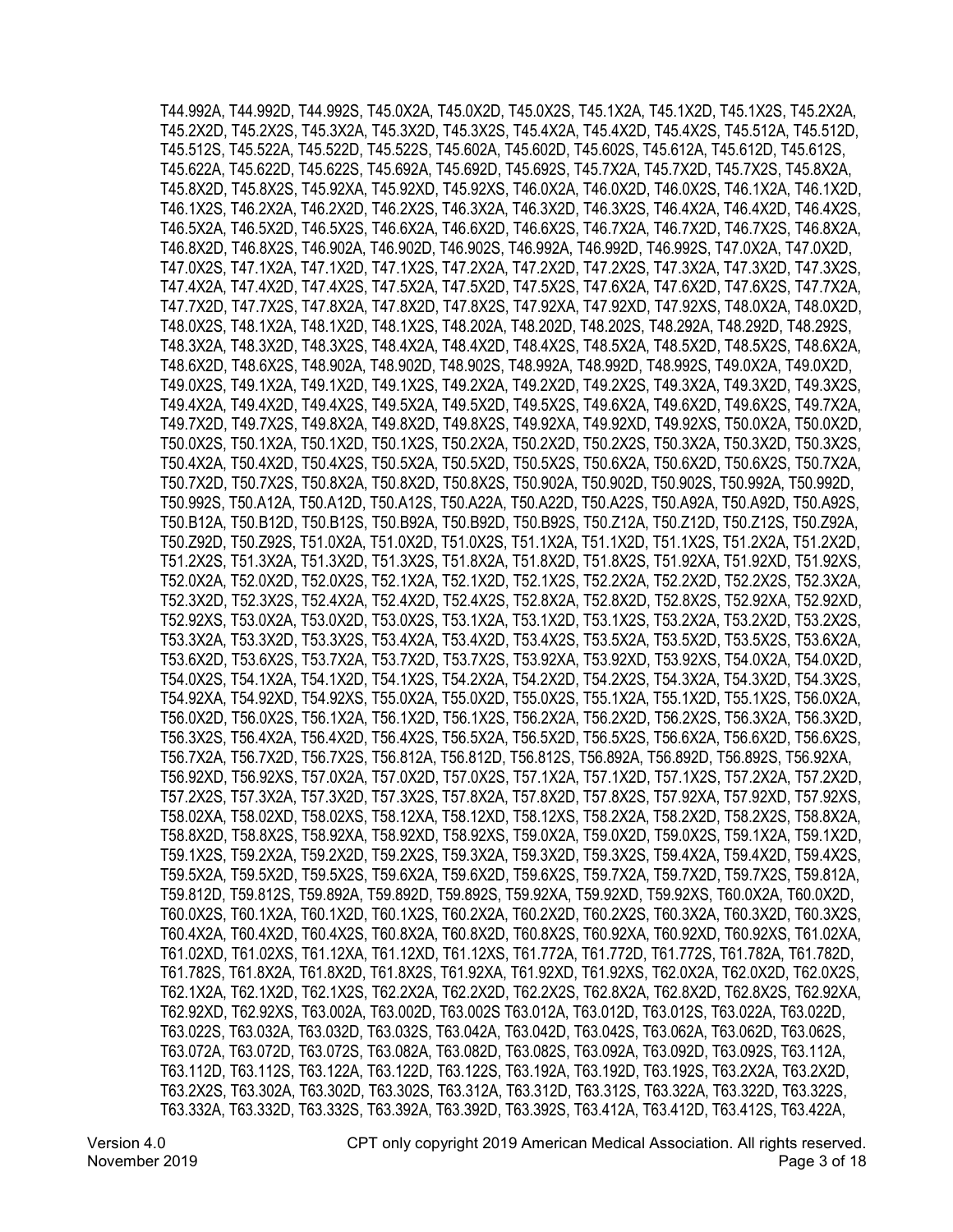T63.422D, T63.422S, T63.432A, T63.432D, T63.432S, T63.442A, T63.442D, T63.442S, T63.452A, T63.452D, T63.452S, T63.462A, T63.462D, T63.462S, T63.482A, T63.482D, T63.482S, T63.512A, T63.512D, T63.512S, T63.592A, T63.592D, T63.592S, T63.612A, T63.612D, T63.612S, T63.622A, T63.622D, T63.622S, T63.632A, T63.632D, T63.632S, T63.692A, T63.692D, T63.692S, T63.712A, T63.712D, T63.712S, T63.792A, T63.792D, T63.792S, T63.812A, T63.812D, T63.812S, T63.822A, T63.822D, T63.822S, T63.832A, T63.832D, T63.832S, T63.892A, T63.892D, T63.892S, T63.92XA, T63.92XD, T63.92XS, T64.02XA, T64.02XD, T64.02XS, T64.82XA, T64.82XD, T64.82XS, T65.0X2A, T65.0X2D, T65.0X2S, T65.1X2A, T65.1X2D, T65.1X2S, T65.212A, T65.212D, T65.212S, T65.222A, T65.222D, T65.222S, T65.292A, T65.292D, T65.292S, T65.3X2A, T65.3X2D, T65.3X2S, T65.4X2A, T65.4X2D, T65.4X2S, T65.5X2A, T65.5X2D, T65.5X2S, T65.6X2A, T65.6X2D, T65.6X2S, T65.812A, T65.812D, T65.812S, T65.822A, T65.822D, T65.822S, T65.832A, T65.832D, T65.832S, T65.892A, T65.892D, T65.892S, T65.92XA, T65.92XD, T65.92XS, T71.112A, T71.112D, T71.112S, T71.122A, T71.122D, T71.122S, T71.132A, T71.132D, T71.132S, T71.152A, T71.152D, T71.152S, T71.162A, T71.162D, T71.162S, T71.192A, T71.192D, T71.192S, T71.222A, T71.222D, T71.222S, T71.232A, T71.232D, T71.232S, T50.911, T50.912, T50.913, T50.914, T50.915, T50.916

# **AND**

**Patient encounter during the performance period (CPT):** 99221, 99222, 99223, 99231, 99232, 99233, 99238, 99239, 99291

# **AND**

**Patient alive at time of acute inpatient settingdischarge** 

# **AND**

**Patient is discharged from an acute inpatient setting on or between January 1 and December 1 of the measurement period**

### **AND**

**Exclude discharges followed by readmission or direct transfer to a non-acute facility within the 30- day follow-up period, regardless of principal diagnosis for the readmission AND**

**Exclude discharges followed by readmission or direct transfer to an acute facility within the 30-day follow-up period if the principal diagnosis was for non-mental health**

**AND NOT**

# **DENOMINATOR EXCLUSION:**

**Patients who use hospice services any time during the measurement period:** G9760

*NOTE: These discharges are excluded from the measure because readmission or transfer may prevent an outpatient follow-up visit from taking place.*

# **NUMERATOR (SUBMISSION CRITERIA 1): Patient Received Follow-Up within 30 Days after Discharge:**

A follow-up visit with a mental health practitioner within 30 days after acute inpatient discharge. Do not include visits that occur on the date of discharge

| <b>Numerator Options:</b><br><b>Performance Met:</b> | Patient received follow-up on the date of discharge or<br>within 30 days after discharge (G9402)                                                                                                                                |
|------------------------------------------------------|---------------------------------------------------------------------------------------------------------------------------------------------------------------------------------------------------------------------------------|
| <b>Denominator Exception</b>                         | Clinician documented reason patient was not able to<br>complete 30 day follow-up from acute inpatient setting<br>discharge (e.g., patient death prior to follow-up visit,<br>patient non-compliant for visit follow-up) (G9403) |
| <b>Performance Not Met:</b>                          | Patient did not receive follow-up within 30 days after<br>discharge (G9404)                                                                                                                                                     |

**OR**

**OR**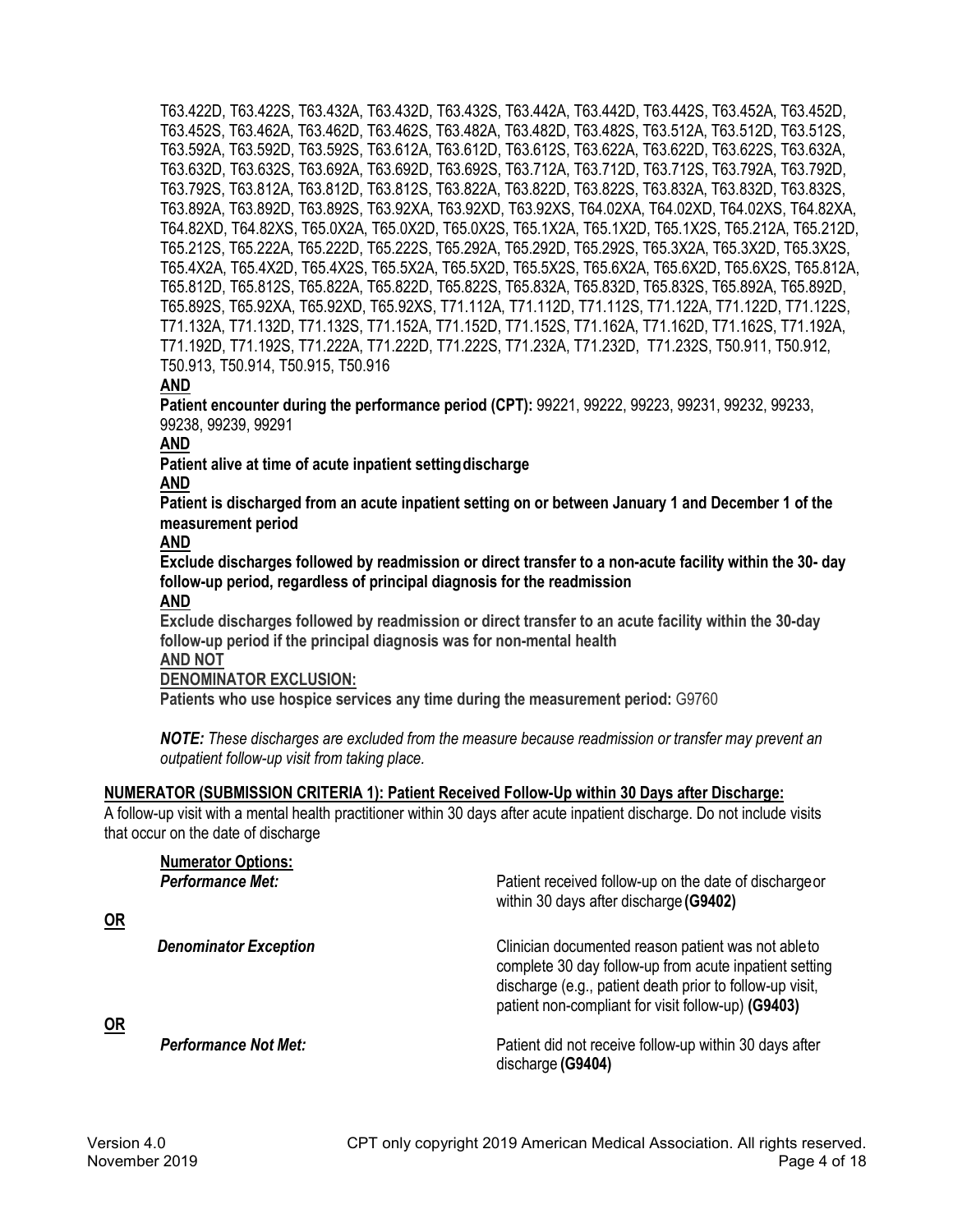# **SUBMISSION CRITERIA 2: THE PERCENTAGE OF DISCHARGES FOR WHICH THE PATIENT RECEIVED FOLLOW-UP WITHIN 7 DAYS AFTER DISCHARGE**

### **DENOMINATOR (SUBMISSION CRITERIA 2):**

Patients 6 years of age and older who were discharged from an acute inpatient setting (including acute care psychiatric facilities) with a principal diagnosis of mental illness or intentional self-harm on or between January 1 and December 1 of the measurement period

### **Denominator Criteria (Eligible Cases) 2:**

Patients aged 6 years and older as of the date of discharge **AND**

**Diagnosis for mental illness (ICD-10-CM):** F20.0, F20.1, F20.2, F20.3, F20.5, F20.81, F20.89, F20.9, F21, F22, F23, F24, F25.0, F25.1, F25.8, F25.9, F28, F29, F30.10, F30.11, F30.12, F30.13, F30.2, F30.3, F30.4, F30.8, F30.9, F31.0, F31.10, F31.11, F31.12, F31.13, F31.2, F31.30, F31.31, F31.32, F31.4, F31.5, F31.60, F31.61, F31.62, F31.63, F31.64, F31.70, F31.71, F31.72, F31.73, F31.74, F31.75, F31.76, F31.77, F31.78, F31.81, F31.89, F31.9, F32.0, F32.1, F32.2, F32.3, F32.4, F32.5, F32.8, F32.81, F32.89, F32.9, F33.0, F33.1, F33.2, F33.3, F33.40, F33.41, F33.42, F33.8, F33.9, F34.0, F34.1, F34.8, F34.81, F34.89, F34.9, F39, F42, F42.2, F42.3, F42.4, F42.8, F42.9, F43.0, F43.10, F43.11, F43.12, F43.20, F43.21, F43.22, F43.23, F43.24, F43.25, F43.29, F43.8, F43.9, F44.89, F53, F53.0, F53.1, F60.0, F60.1, F60.2, F60.3, F60.4, F60.5, F60.6, F60.7, F60.81, F60.89, F60.9, F63.0, F63.1, F63.2, F63.3, F63.81, F63.89, F63.9, F68.10, F68.11, F68.12, F68.13, F68.8, F68.A, F84.0, F84.2, F84.3, F84.5, F84.8, F84.9, F90.0, F90.1, F90.2, F90.8, F90.9, F91.0, F91.1, F91.2, F91.3, F91.8, F91.9, F93.0, F93.8, F93.9, F94.0, F94.1, F94.2, F94.8, F94.9 **OR**

Version 4.0 CPT only copyright 2019 American Medical Association. All rights reserved. **Diagnosis of intentional self-harm (ICD-10-CM):** T14.91XA, T14.91XD, T14.91XS, T36.0X2A, T36.0X2D, T36.0X2S, T36.1X2A, T36.1X2D, T36.1X2S, T36.2X2A, T36.2X2D, T36.2X2S, T36.3X2A, T36.3X2D, T36.3X2S, T36.4X2A, T36.4X2D, T36.4X2S, T36.5X2A, T36.5X2D, T36.5X2S, T36.6X2A, T36.6X2D, T36.6X2S, T36.7X2A, T36.7X2D, T36.7X2S, T36.8X2A, T36.8X2D, T36.8X2S, T36.92XA, T36.92XD, T36.92XS, T37.0X2A, T37.0X2D, T37.0X2S, T37.1X2A, T37.1X2D, T37.1X2S, T37.2X2A, T37.2X2D, T37.2X2S, T37.3X2A, T37.3X2D, T37.3X2S, T37.4X2A, T37.4X2D, T37.4X2S, T37.5X2A, T37.5X2D, T37.5X2S, T37.8X2A, T37.8X2D, T37.8X2S, T37.92XA, T37.92XD, T37.92XS, T38.0X2A, T38.0X2D, T38.0X2S, T38.1X2A, T38.1X2D, T38.1X2S, T38.2X2A, T38.2X2D, T38.2X2S, T38.3X2A, T38.3X2D, T38.3X2S, T38.4X2A, T38.4X2D, T38.4X2S, T38.5X2A, T38.5X2D, T38.5X2S, T38.6X2A, T38.6X2D, T38.6X2S, T38.7X2A, T38.7X2D, T38.7X2S, T38.802A, T38.802D, T38.802S, T38.812A, T38.812D, T38.812S, T38.892A, T38.892D, T38.892S, T38.902A, T38.902D, T38.902S, T38.992A, T38.992D, T38.992S, T39.012A, T39.012D, T39.012S, T39.092A, T39.092D, T39.092S, T39.1X2A, T39.1X2D, T39.1X2S, T39.2X2A, T39.2X2D, T39.2X2S, T39.312A, T39.312D, T39.312S, T39.392A, T39.392D, T39.392S, T39.4X2A, T39.4X2D, T39.4X2S, T39.8X2A, T39.8X2D, T39.8X2S, T39.92XA, T39.92XD, T39.92XS, T40.0X2A, T40.0X2D, T40.0X2S, T40.1X2A, T40.1X2D, T40.1X2S, T40.2X2A, T40.2X2D, T40.2X2S, T40.3X2A, T40.3X2D, T40.3X2S, T40.4X2A, T40.4X2D, T40.4X2S, T40.5X2A, T40.5X2D, T40.5X2S, T40.602A, T40.602D, T40.602S, T40.692A, T40.692D, T40.692S, T40.7X2A, T40.7X2D, T40.7X2S, T40.8X2A, T40.8X2D, T40.8X2S, T40.902A, T40.902D, T40.902S, T40.992A, T40.992D, T40.992S, T41.0X2A, T41.0X2D, T41.0X2S, T41.1X2A, T41.1X2D, T41.1X2S, T41.202A, T41.202D, T41.202S, T41.292A, T41.292D, T41.292S, T41.3X2A, T41.3X2D, T41.3X2S, T41.42XA, T41.42XD, T41.42XS, T41.5X2A, T41.5X2D, T41.5X2S, T42.0X2A, T42.0X2D, T42.0X2S, T42.1X2A, T42.1X2D, T42.1X2S, T42.2X2A, T42.2X2D, T42.2X2S, T42.3X2A, T42.3X2D, T42.3X2S, T42.4X2A, T42.4X2D, T42.4X2S, T42.5X2A, T42.5X2D, T42.5X2S, T42.6X2A, T42.6X2D, T42.6X2S, T42.72XA, T42.72XD, T42.72XS, T42.8X2A, T42.8X2D, T42.8X2S, T43.012A, T43.012D, T43.012S, T43.022A, T43.022D, T43.022S, T43.1X2A, T43.1X2D, T43.1X2S, T43.202A, T43.202D, T43.202S, T43.212A, T43.212D, T43.212S, T43.222A, T43.222D, T43.222S, T43.292A, T43.292D, T43.292S, T43.3X2A, T43.3X2D, T43.3X2S, T43.4X2A, T43.4X2D, T43.4X2S, T43.502A, T43.502D, T43.502S, T43.592A, T43.592D, T43.592S, T43.602A, T43.602D, T43.602S, T43.612A, T43.612D, T43.612S, T43.622A, T43.622D, T43.622S, T43.632A, T43.632D, T43.632S, T43.642A, T43.642D, T43.642S, T43.692A, T43.692D, T43.692S, T43.8X2A, T43.8X2D, T43.8X2S, T43.92XA, T43.92XD, T43.92XS, T44.0X2A, T44.0X2D, T44.0X2S, T44.1X2A, T44.1X2D, T44.1X2S, T44.2X2A, T44.2X2D, T44.2X2S, T44.3X2A, T44.3X2D, T44.3X2S, T44.4X2A, T44.4X2D, T44.4X2S, T44.5X2A, T44.5X2D, T44.5X2S, T44.6X2A, T44.6X2D,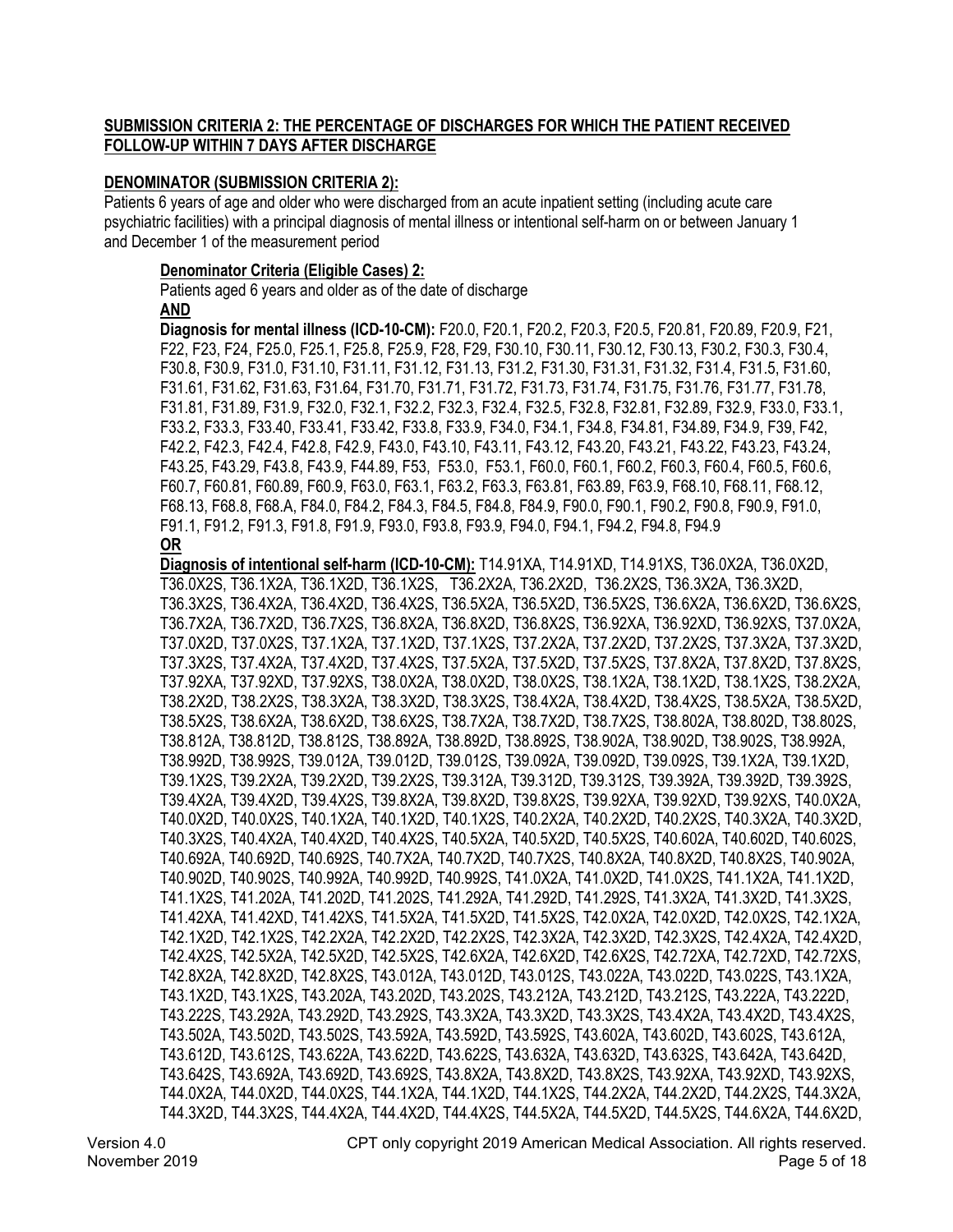T44.6X2S, T44.7X2A, T44.7X2D, T44.7X2S, T44.8X2A, T44.8X2D, T44.8X2S, T44.902A, T44.902D, T44.902S, T44.992A, T44.992D, T44.992S, T45.0X2A, T45.0X2D, T45.0X2S, T45.1X2A, T45.1X2D, T45.1X2S, T45.2X2A, T45.2X2D, T45.2X2S, T45.3X2A, T45.3X2D, T45.3X2S, T45.4X2A, T45.4X2D, T45.4X2S, T45.512A, T45.512D, T45.512S, T45.522A, T45.522D, T45.522S, T45.602A, T45.602D, T45.602S, T45.612A, T45.612D, T45.612S, T45.622A, T45.622D, T45.622S, T45.692A, T45.692D, T45.692S, T45.7X2A, T45.7X2D, T45.7X2S, T45.8X2A, T45.8X2D, T45.8X2S, T45.92XA, T45.92XD, T45.92XS, T46.0X2A, T46.0X2D, T46.0X2S, T46.1X2A, T46.1X2D, T46.1X2S, T46.2X2A, T46.2X2D, T46.2X2S, T46.3X2A, T46.3X2D, T46.3X2S, T46.4X2A, T46.4X2D, T46.4X2S, T46.5X2A, T46.5X2D, T46.5X2S, T46.6X2A, T46.6X2D, T46.6X2S, T46.7X2A, T46.7X2D, T46.7X2S, T46.8X2A, T46.8X2D, T46.8X2S, T46.902A, T46.902D, T46.902S, T46.992A, T46.992D, T46.992S, T47.0X2A, T47.0X2D, T47.0X2S, T47.1X2A, T47.1X2D, T47.1X2S, T47.2X2A, T47.2X2D, T47.2X2S, T47.3X2A, T47.3X2D, T47.3X2S, T47.4X2A, T47.4X2D, T47.4X2S, T47.5X2A, T47.5X2D, T47.5X2S, T47.6X2A, T47.6X2D, T47.6X2S, T47.7X2A, T47.7X2D, T47.7X2S, T47.8X2A, T47.8X2D, T47.8X2S, T47.92XA, T47.92XD, T47.92XS, T48.0X2A, T48.0X2D, T48.0X2S, T48.1X2A, T48.1X2D, T48.1X2S, T48.202A, T48.202D, T48.202S, T48.292A, T48.292D, T48.292S, T48.3X2A, T48.3X2D, T48.3X2S, T48.4X2A, T48.4X2D, T48.4X2S, T48.5X2A, T48.5X2D, T48.5X2S, T48.6X2A, T48.6X2D, T48.6X2S, T48.902A, T48.902D, T48.902S, T48.992A, T48.992D, T48.992S, T49.0X2A, T49.0X2D, T49.0X2S, T49.1X2A, T49.1X2D, T49.1X2S, T49.2X2A, T49.2X2D, T49.2X2S, T49.3X2A, T49.3X2D, T49.3X2S, T49.4X2A, T49.4X2D, T49.4X2S, T49.5X2A, T49.5X2D, T49.5X2S, T49.6X2A, T49.6X2D, T49.6X2S, T49.7X2A, T49.7X2D, T49.7X2S, T49.8X2A, T49.8X2D, T49.8X2S, T49.92XA, T49.92XD, T49.92XS, T50.0X2A, T50.0X2D, T50.0X2S, T50.1X2A, T50.1X2D, T50.1X2S, T50.2X2A, T50.2X2D, T50.2X2S, T50.3X2A, T50.3X2D, T50.3X2S, T50.4X2A, T50.4X2D, T50.4X2S, T50.5X2A, T50.5X2D, T50.5X2S, T50.6X2A, T50.6X2D, T50.6X2S, T50.7X2A, T50.7X2D, T50.7X2S, T50.8X2A, T50.8X2D, T50.8X2S, T50.902A, T50.902D, T50.902S, T50.992A, T50.992D, T50.992S, T50.A12A, T50.A12D, T50.A12S, T50.A22A, T50.A22D, T50.A22S, T50.A92A, T50.A92D, T50.A92S, T50.B12A, T50.B12D, T50.B12S, T50.B92A, T50.B92D, T50.B92S, T50.Z12A, T50.Z12D, T50.Z12S, T50.Z92A, T50.Z92D, T50.Z92S, T51.0X2A, T51.0X2D, T51.0X2S, T51.1X2A, T51.1X2D, T51.1X2S, T51.2X2A, T51.2X2D, T51.2X2S, T51.3X2A, T51.3X2D, T51.3X2S, T51.8X2A, T51.8X2D, T51.8X2S, T51.92XA, T51.92XD, T51.92XS, T52.0X2A, T52.0X2D, T52.0X2S, T52.1X2A, T52.1X2D, T52.1X2S, T52.2X2A, T52.2X2D, T52.2X2S, T52.3X2A, T52.3X2D, T52.3X2S, T52.4X2A, T52.4X2D, T52.4X2S, T52.8X2A, T52.8X2D, T52.8X2S, T52.92XA, T52.92XD, T52.92XS, T53.0X2A, T53.0X2D, T53.0X2S, T53.1X2A, T53.1X2D, T53.1X2S, T53.2X2A, T53.2X2D, T53.2X2S, T53.3X2A, T53.3X2D, T53.3X2S, T53.4X2A, T53.4X2D, T53.4X2S, T53.5X2A, T53.5X2D, T53.5X2S, T53.6X2A, T53.6X2D, T53.6X2S, T53.7X2A, T53.7X2D, T53.7X2S, T53.92XA, T53.92XD, T53.92XS, T54.0X2A, T54.0X2D, T54.0X2S, T54.1X2A, T54.1X2D, T54.1X2S, T54.2X2A, T54.2X2D, T54.2X2S, T54.3X2A, T54.3X2D, T54.3X2S, T54.92XA, T54.92XD, T54.92XS, T55.0X2A, T55.0X2D, T55.0X2S, T55.1X2A, T55.1X2D, T55.1X2S, T56.0X2A, T56.0X2D, T56.0X2S, T56.1X2A, T56.1X2D, T56.1X2S, T56.2X2A, T56.2X2D, T56.2X2S, T56.3X2A, T56.3X2D, T56.3X2S, T56.4X2A, T56.4X2D, T56.4X2S, T56.5X2A, T56.5X2D, T56.5X2S, T56.6X2A, T56.6X2D, T56.6X2S, T56.7X2A, T56.7X2D, T56.7X2S, T56.812A, T56.812D, T56.812S, T56.892A, T56.892D, T56.892S, T56.92XA, T56.92XD, T56.92XS, T57.0X2A, T57.0X2D, T57.0X2S, T57.1X2A, T57.1X2D, T57.1X2S, T57.2X2A, T57.2X2D, T57.2X2S, T57.3X2A, T57.3X2D, T57.3X2S, T57.8X2A, T57.8X2D, T57.8X2S, T57.92XA, T57.92XD, T57.92XS, T58.02XA, T58.02XD, T58.02XS, T58.12XA, T58.12XD, T58.12XS, T58.2X2A, T58.2X2D, T58.2X2S, T58.8X2A, T58.8X2D, T58.8X2S, T58.92XA, T58.92XD, T58.92XS, T59.0X2A, T59.0X2D, T59.0X2S, T59.1X2A, T59.1X2D, T59.1X2S, T59.2X2A, T59.2X2D, T59.2X2S, T59.3X2A, T59.3X2D, T59.3X2S, T59.4X2A, T59.4X2D, T59.4X2S, T59.5X2A, T59.5X2D, T59.5X2S, T59.6X2A, T59.6X2D, T59.6X2S, T59.7X2A, T59.7X2D, T59.7X2S, T59.812A, T59.812D, T59.812S, T59.892A, T59.892D, T59.892S, T59.92XA, T59.92XD, T59.92XS, T60.0X2A, T60.0X2D, T60.0X2S, T60.1X2A, T60.1X2D, T60.1X2S, T60.2X2A, T60.2X2D, T60.2X2S, T60.3X2A, T60.3X2D, T60.3X2S, T60.4X2A, T60.4X2D, T60.4X2S, T60.8X2A, T60.8X2D, T60.8X2S, T60.92XA, T60.92XD, T60.92XS, T61.02XA, T61.02XD, T61.02XS, T61.12XA, T61.12XD, T61.12XS, T61.772A, T61.772D, T61.772S, T61.782A, T61.782D, T61.782S, T61.8X2A, T61.8X2D, T61.8X2S, T61.92XA, T61.92XD, T61.92XS, T62.0X2A, T62.0X2D, T62.0X2S, T62.1X2A, T62.1X2D, T62.1X2S, T62.2X2A, T62.2X2D, T62.2X2S, T62.8X2A, T62.8X2D, T62.8X2S, T62.92XA, T62.92XD, T62.92XS, T63.002A, T63.002D, T63.002S T63.012A, T63.012D, T63.012S, T63.022A, T63.022D, T63.022S, T63.032A, T63.032D, T63.032S, T63.042A, T63.042D, T63.042S, T63.062A, T63.062D, T63.062S, T63.072A, T63.072D, T63.072S, T63.082A, T63.082D, T63.082S, T63.092A, T63.092D, T63.092S, T63.112A, T63.112D, T63.112S, T63.122A, T63.122D, T63.122S, T63.192A, T63.192D, T63.192S, T63.2X2A, T63.2X2D, T63.2X2S, T63.302A, T63.302D, T63.302S, T63.312A, T63.312D, T63.312S, T63.322A, T63.322D, T63.322S,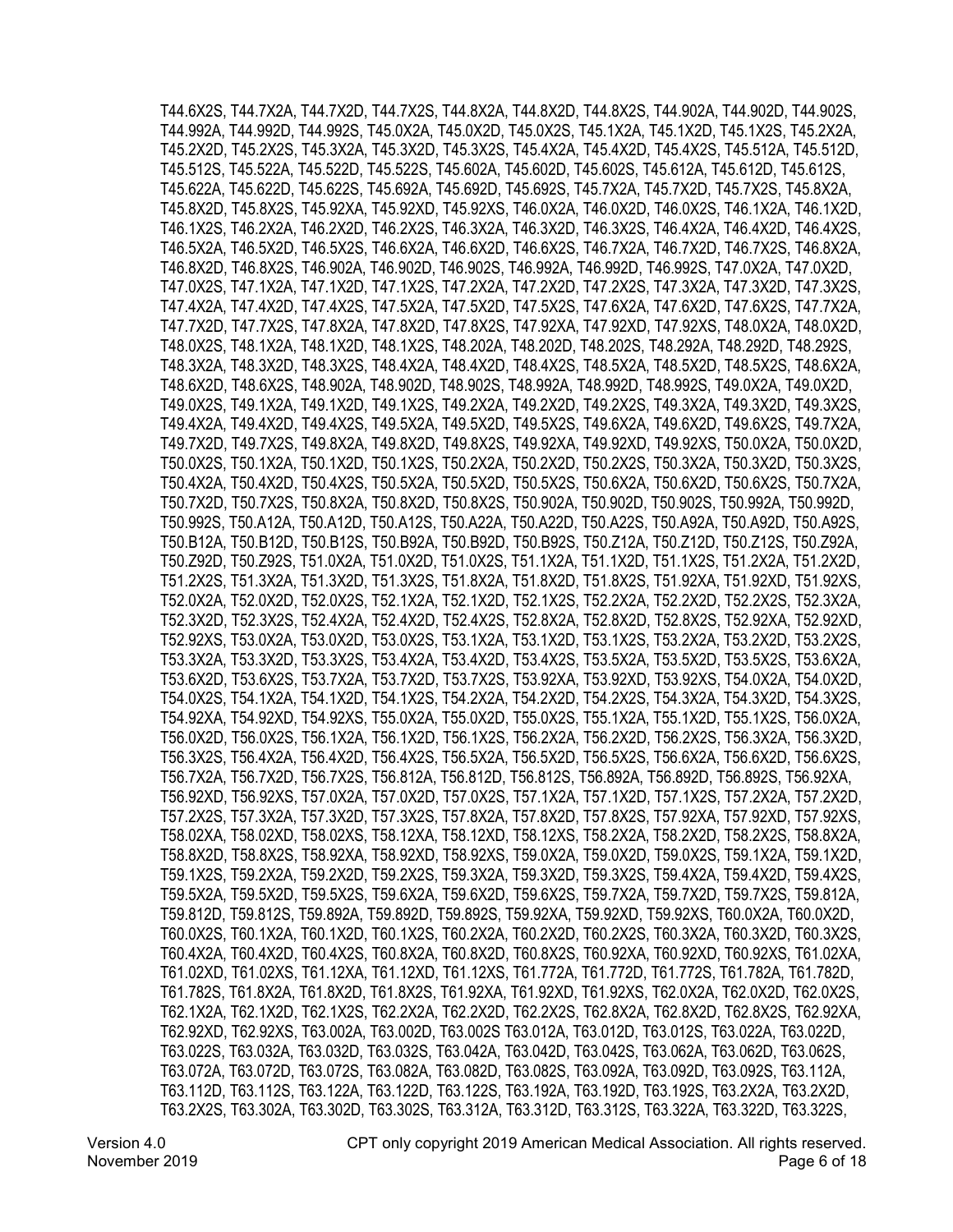T63.332A, T63.332D, T63.332S, T63.392A, T63.392D, T63.392S, T63.412A, T63.412D, T63.412S, T63.422A, T63.422D, T63.422S, T63.432A, T63.432D, T63.432S, T63.442A, T63.442D, T63.442S, T63.452A, T63.452D, T63.452S, T63.462A, T63.462D, T63.462S, T63.482A, T63.482D, T63.482S, T63.512A, T63.512D, T63.512S, T63.592A, T63.592D, T63.592S, T63.612A, T63.612D, T63.612S, T63.622A, T63.622D, T63.622S, T63.632A, T63.632D, T63.632S, T63.692A, T63.692D, T63.692S, T63.712A, T63.712D, T63.712S, T63.792A, T63.792D, T63.792S, T63.812A, T63.812D, T63.812S, T63.822A, T63.822D, T63.822S, T63.832A, T63.832D, T63.832S, T63.892A, T63.892D, T63.892S, T63.92XA, T63.92XD, T63.92XS, T64.02XA, T64.02XD, T64.02XS, T64.82XA, T64.82XD, T64.82XS, T65.0X2A, T65.0X2D, T65.0X2S, T65.1X2A, T65.1X2D, T65.1X2S, T65.212A, T65.212D, T65.212S, T65.222A, T65.222D, T65.222S, T65.292A, T65.292D, T65.292S, T65.3X2A, T65.3X2D, T65.3X2S, T65.4X2A, T65.4X2D, T65.4X2S, T65.5X2A, T65.5X2D, T65.5X2S, T65.6X2A, T65.6X2D, T65.6X2S, T65.812A, T65.812D, T65.812S, T65.822A, T65.822D, T65.822S, T65.832A, T65.832D, T65.832S, T65.892A, T65.892D, T65.892S, T65.92XA, T65.92XD, T65.92XS, T71.112A, T71.112D, T71.112S, T71.122A, T71.122D, T71.122S, T71.132A, T71.132D, T71.132S, T71.152A, T71.152D, T71.152S, T71.162A, T71.162D, T71.162S, T71.192A, T71.192D, T71.192S, T71.222A, T71.222D, T71.222S, T71.232A, T71.232D, T71.232S, T50.911, T50.912, T50.913, T50.914, T50.915, T50.916

# **AND**

**Patient encounter during the performance period (CPT):** 99221, 99222, 99223, 99231, 99232, 99233, 99238, 99239, 99291

### **AND**

**Patient alive at time of acute inpatient settingdischarge** 

# **AND**

**Patient is discharged from an acute inpatient setting on or between January 1 and December 1 of the measurement period**

# **AND**

**Exclude discharges followed by readmission or direct transfer to a non-acute facility within the 30- day follow-up period, regardless of principal diagnosis for the readmission**

# **AND**

**Exclude discharges followed by readmission or direct transfer to an acute facility within the 30-day follow-up period if the principal diagnosis was for non-mental health**

### **AND NOT**

# **DENOMINATOR EXCLUSION:**

**Patients who use hospice services any time during the measurement period:** G9760

*NOTE: These discharges are excluded from the measure because readmission or transfer may prevent an outpatient follow-up visit from taking place.*

# **NUMERATOR (SUBMISSION CRITERIA 2): Patient Received Follow-Up within 7 Days after Discharge**

A follow-up visit with a mental health practitioner within 7 days after acute inpatient discharge. Do not include visits that occur on the date of discharge

| $OR$ | <b>Numerator Options:</b><br><b>Performance Met:</b> | Patient received follow-up within 7 days after discharge<br>(G9405)                                                                                                                                                             |
|------|------------------------------------------------------|---------------------------------------------------------------------------------------------------------------------------------------------------------------------------------------------------------------------------------|
|      | <b>Denominator Exception:</b>                        | Clinician documented reason patient was not able to<br>complete 7 day follow-up from acute inpatient setting<br>discharge (i.e., patient death prior to follow-up visit,<br>patient non-compliance for visit follow-up) (G9406) |
| OR   | <b>Performance Not Met:</b>                          | Patient did not receive follow-up within 7 days<br>after discharge (G9407)                                                                                                                                                      |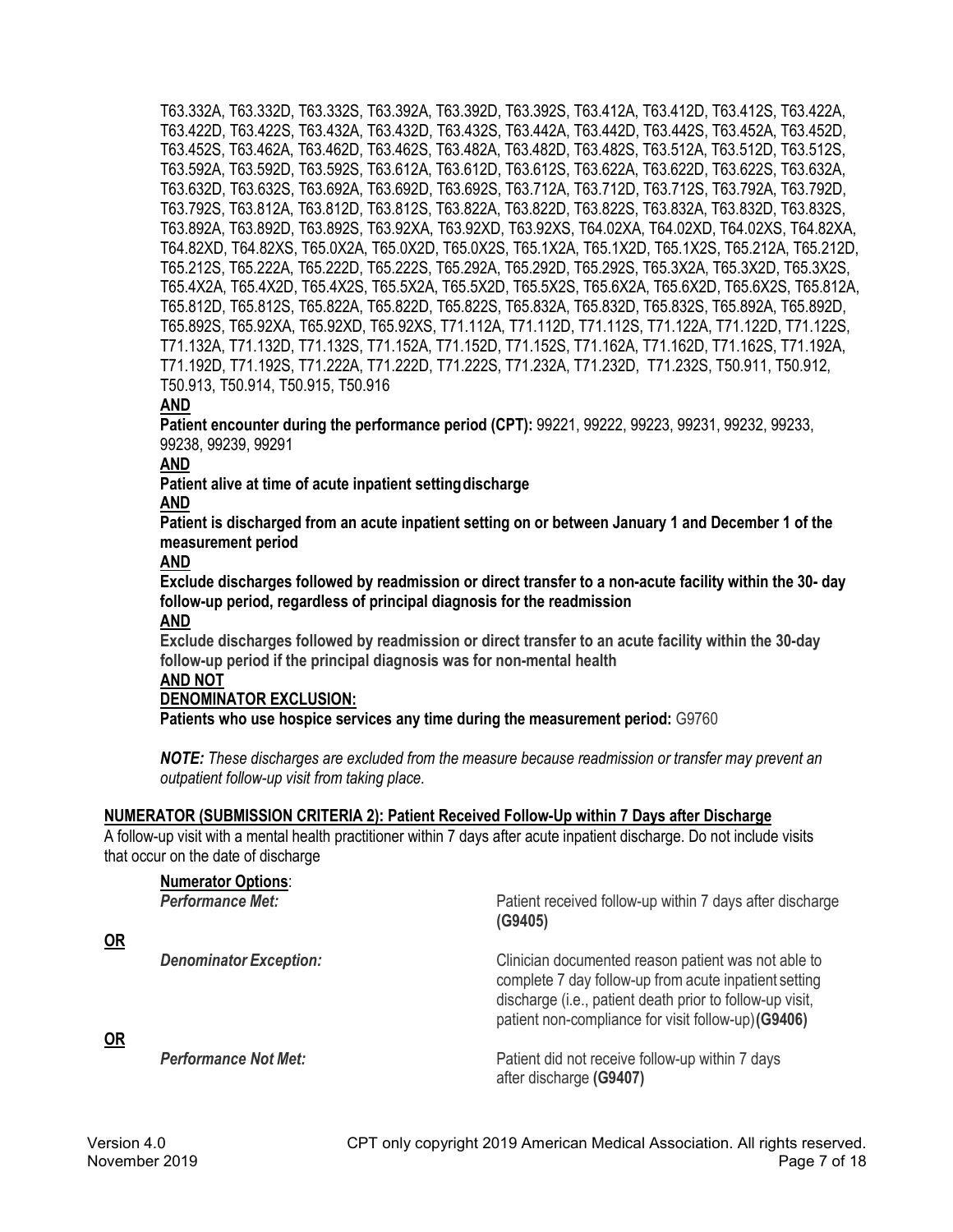# **RATIONALE:**

It is important to provide regular follow-up therapy to patients after they have been hospitalized for mental illness or intentional self-harm. An outpatient visit with a mental health practitioner after discharge is recommended to make sure that the patient's transition to the home or work environment is supported and that gains made during hospitalization are not lost. It also helps health care providers detect early post-hospitalization reactions or medication problems and provide continuing care.

This measure is consistent with guidelines of the National Institute of Mental Health and the Centers for Mental Health Services.

# **CLINICAL RECOMMENDATION STATEMENTS:**

According to a guideline developed by the American Academy of Child and Adolescent Psychiatry and the American Psychiatric Association, there is a need for regular and timely assessments and documentation of the patient's response to all treatments.

The organization should make a practice of helping schedule follow-up appointments when a patient is discharged, as part of the treatment or case management plan, and should educate patients and practitioners about the importance of follow-up visits. Systems should be established to generate reminder or "reschedule" notices that are mailed to patients in the event that a follow-up visit is missed or canceled. In many cases, it may also be necessary to develop outreach systems or assign case managers to encourage recently released patients to keep follow-up appointments or reschedule missed appointments.

# **COPYRIGHT:**

Physician Performance Measure (Measures) and related data specifications were developed by the National Committee for Quality Assurance (NCQA). These performance Measures are not clinical guidelines and do not establish a standard of medical care, and have not been tested for all potential applications. NCQA makes no representations, warranties or endorsements about the quality of any organization or clinician who uses or reports performance measures. NCQA has no liability to anyone who relies on measures and specifications or data reflective of performance under such measures and specifications.

The Measures are copyrighted but can be reproduced and distributed, without modification, for noncommercial purposes (eg, use by healthcare providers in connection with their practices). Commercial use is defined as the sale, licensing, or distribution of the Measures for commercial gain, or incorporation of the Measures into a product or service that is sold, licensed or distributed for commercial gain. All commercial uses or requests for alteration of the measures and specifications must be approved by NCQA and are subject to a license at the discretion of NCQA. NCQA is not responsible for any use of the Measures. © 2019 NCQA. All Rights Reserved.

THE MEASURES AND SPECIFICATIONS ARE PROVIDED "AS IS" WITHOUT WARRANTY OF ANY KIND.

Limited proprietary coding is contained in the Measure specifications for user convenience. Users of proprietary code sets should obtain all necessary licenses from the owners of the code sets. NCQA disclaims all liability for use or accuracy of any CPT or other codes contained in the specifications.

CPT® contained in the Measure specifications is copyright 2004-2019 American Medical Association. LOINC® copyright 2004-2019 Regenstrief Institute, Inc. This material contains SNOMED Clinical Terms® (SNOMED CT®) copyright 2004-2019 International Health Terminology Standards Development Organisation. ICD-10 copyright 2019 World Health Organization. All Rights Reserved.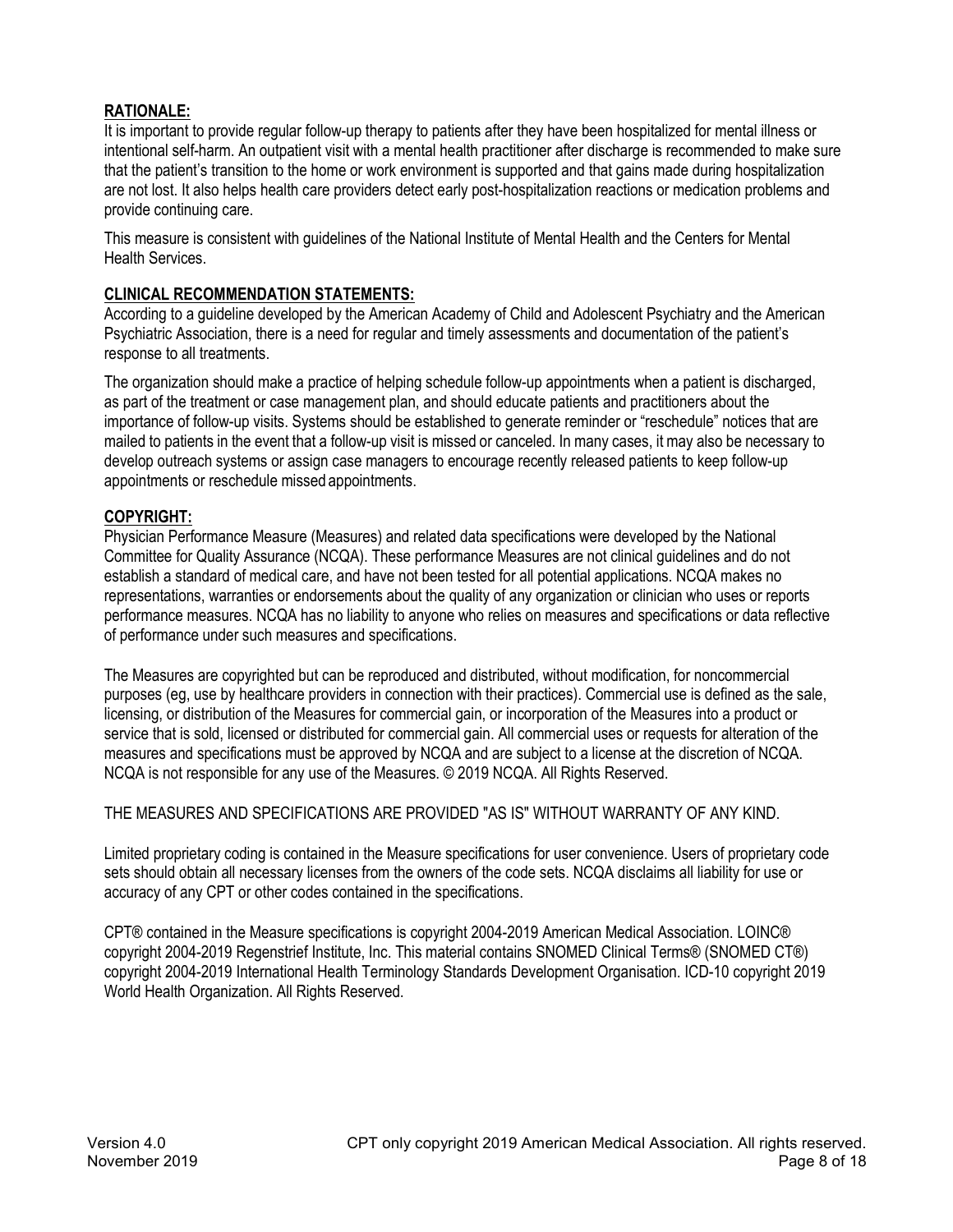2020 Clinical Quality Measure Flow for Quality ID #391 NQF #0576: Follow-Up After Hospitalization for Mental Illness (FUH) **Submission Criteria One** 





Version 4.0 CPT only copyright 2019 American Medical Association. All rights reserved. November 2019 Page 9 of 18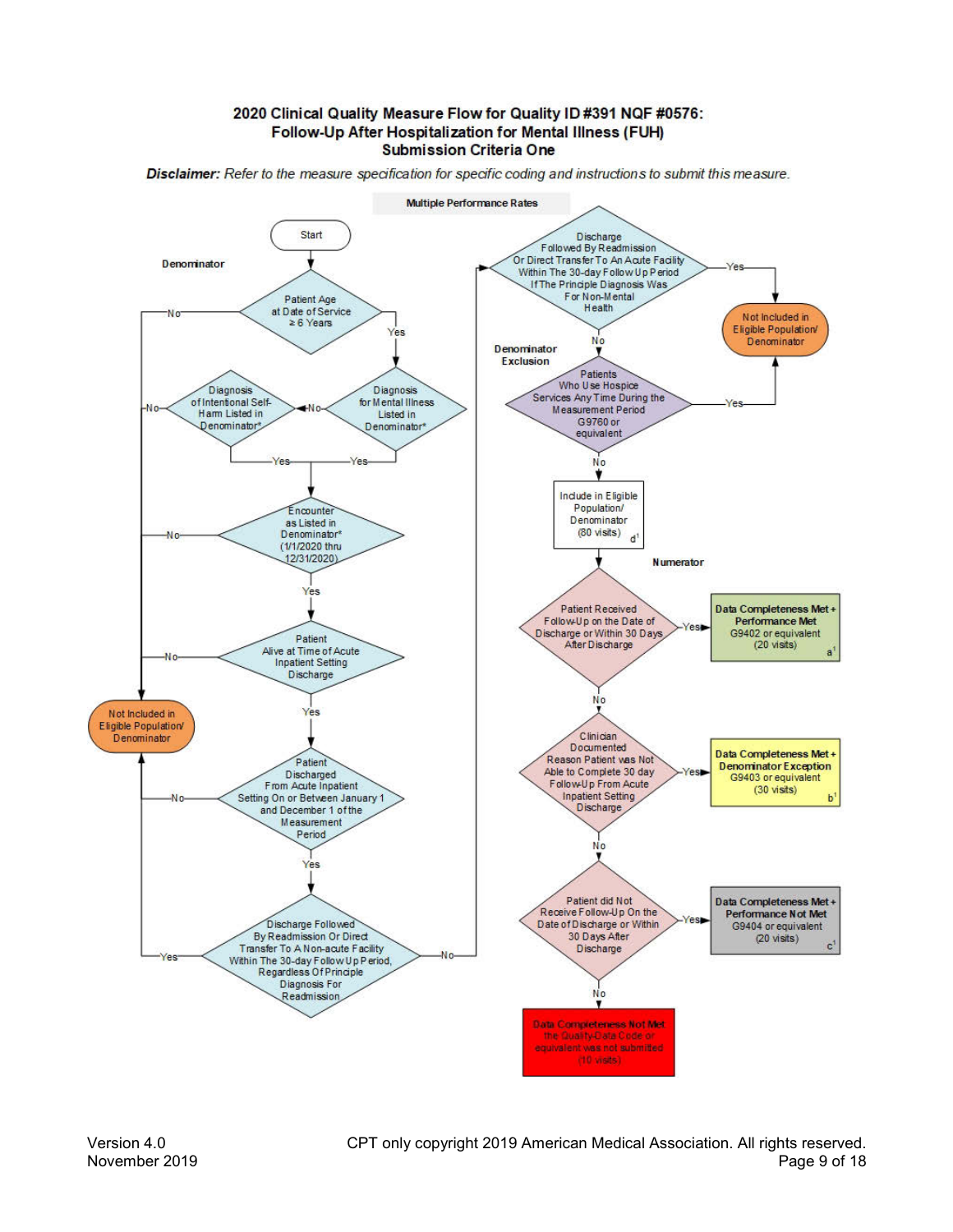#### SAMPLE CALCULATIONS SUBMISSION CRITE RIA ONE:

| Data Completeness=<br>Performance Met (a <sup>1</sup> =20 visits) + Denominator Exception (b <sup>1</sup> =30 visits) + Performance Not Met (c <sup>1</sup> =20 visits) |   |           |        | 70 visits | 87.50% |  |
|-------------------------------------------------------------------------------------------------------------------------------------------------------------------------|---|-----------|--------|-----------|--------|--|
| Eligible Population / Denominator $(d' = 80$ visits)                                                                                                                    |   |           |        | 80 visits |        |  |
| Performance Rate=                                                                                                                                                       |   |           |        |           |        |  |
| Performance Met (a = 20 visits)                                                                                                                                         |   | 20 visits | 50.00% |           |        |  |
| Criteria 1 Data Completeness Numerator (70 visits) - Denominator Exception (b <sup>1</sup> =30)                                                                         | Ξ | 40 visits |        |           |        |  |

\*See the posted measure specification for specific coding and instructions to submit this measure

the anticipated for registry submission that for every performance rate, a data completeness rate will be submitted. CMS will determine or use the overall data completeness and performance rate.

This measure should be calculated with 2 Performance Rates. Review the Sample Calculation to ensure the data completeness and performance rates are calculated accurately.

NOTE: Submission Frequency: Visit

CPT only copyright 2019 American Medical Association. All rights reserved.<br>The measure diagrams were developed by CMS as a supplemental resource to be used<br>in conjunction with the measure specifications. They should not be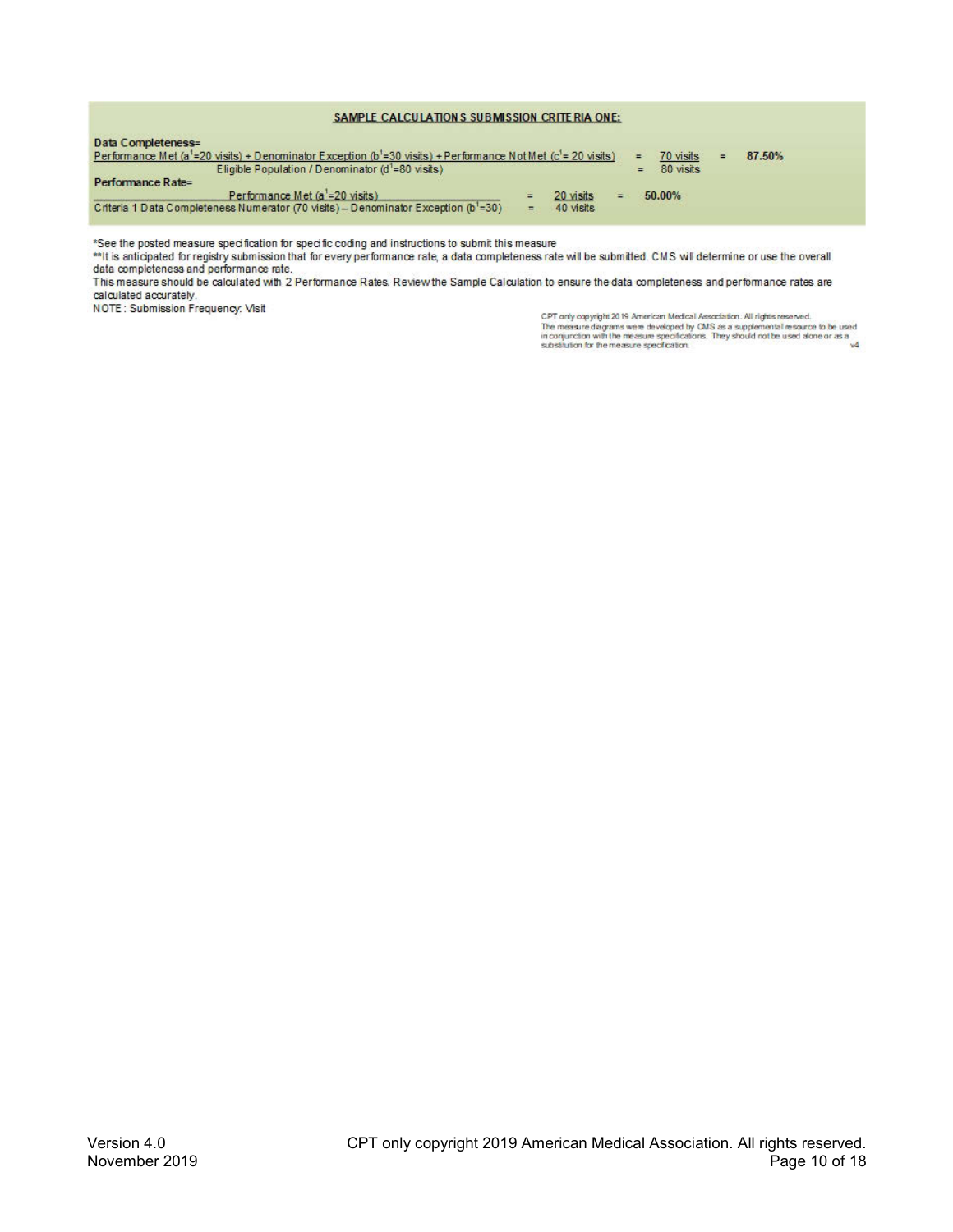#### **Submission Criteria Two**

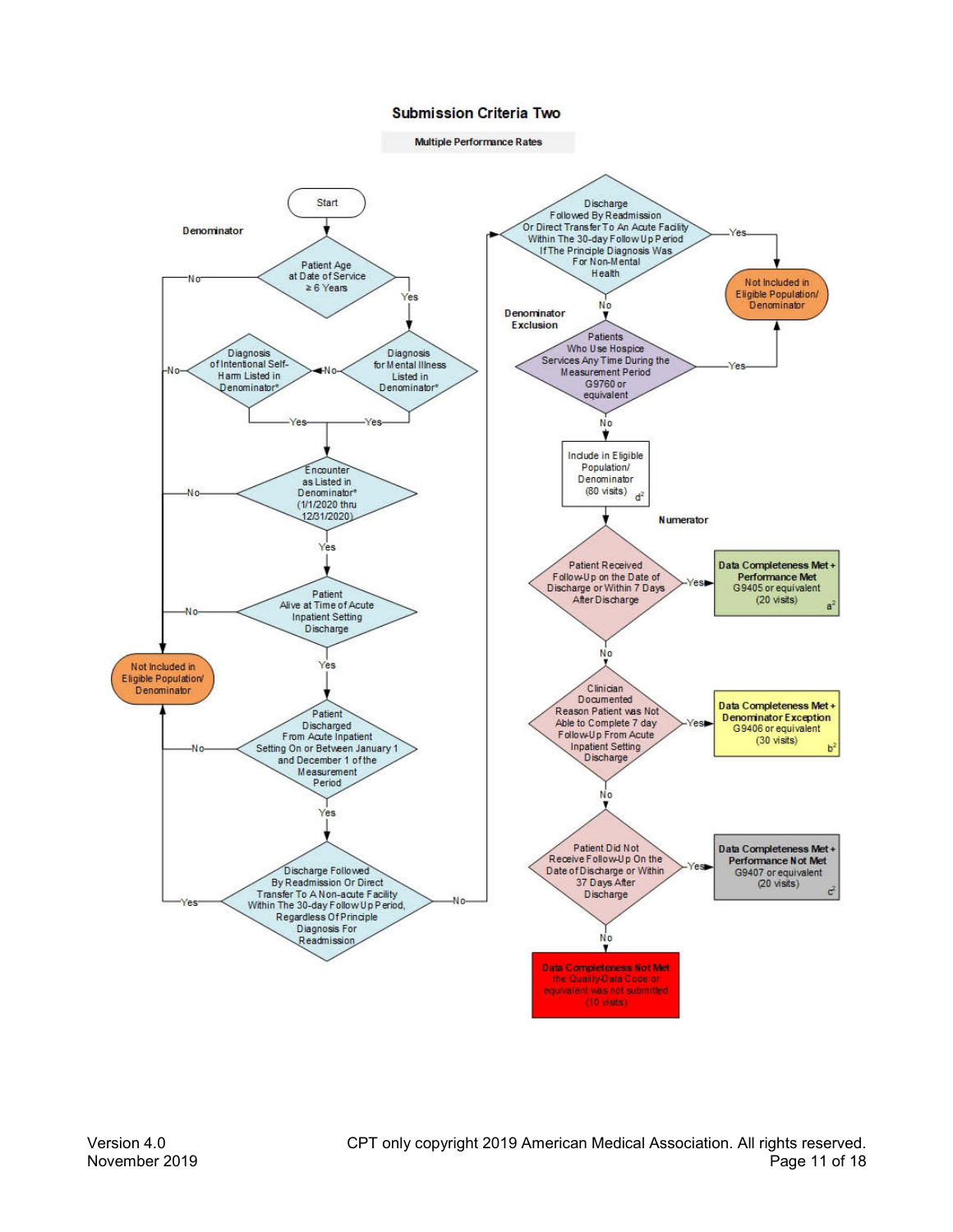| SAMPLE CALCULATIONS SUBMISSION CRITERIA TWO:                                                                                                                                                        |                      |                        |  |  |                        |        |  |
|-----------------------------------------------------------------------------------------------------------------------------------------------------------------------------------------------------|----------------------|------------------------|--|--|------------------------|--------|--|
| Data Completeness=<br>Performance Met ( $a^2$ =20 visits) + Denominator Exception ( $b^2$ =30 visits) + Performance Not Met ( $c^2$ =20 visits)<br>Eligible Population / Denominator (d'=80 visits) |                      |                        |  |  | 70 visits<br>80 visits | 87.50% |  |
| Performance Rate=<br>Performance Met (a <sup>2</sup> =20 visits)<br>Criteria 2 Data Completeness Numerator (70 visits) - Denominator Exception ( $b^2$ =30)                                         | $\equiv$<br>$\equiv$ | 20 visits<br>40 visits |  |  | 50.00%                 |        |  |

\* See the posted measure specification for specific coding and instructions to submit this measure

\*\* It is anticipated for registry submission that for every performance rate, a data completeness rate will be submitted. CMS will determine or use the overall data completeness and performance rate.

This measure should be calculated with 2 Performance Rates. Review the Sample Calculation to ensure the data completeness and performance rates are calculated accurately.

NOTE: Submission Frequency: Visit

CPT only copyright 2019 American Medical Association. All rights reserved.<br>The measure diagrams were developed by CMS as a supplemental resource to be used<br>in compuration with the measure specifications. They should not be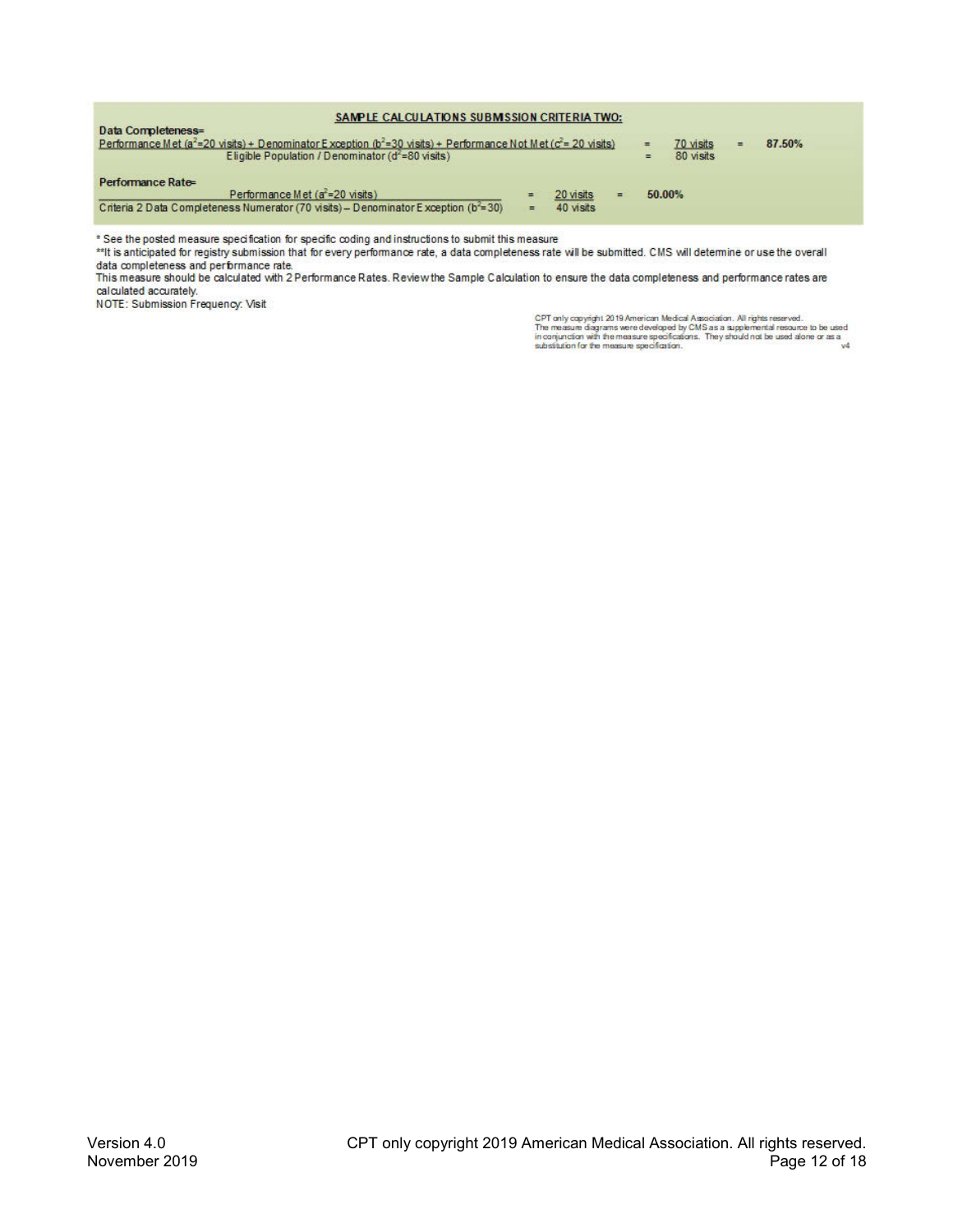# **2020 Clinical Quality Measure Flow Narrative for Quality ID #391 NQF #0576: Follow-Up After Hospitalization for Mental Illness (FUH)**

*Disclaimer: Refer to the measure specification for specific coding and instructions to submit this measure*.

# **Submission Criteria One:**

- 1. Start with Denominator
- 2. Check Patient Age:
	- a. If Patient Age at Date of Service is greater than or equal to 6 Years equals No, do not include in Eligible Population. Stop Processing.
	- b. If Patient Age at Date of Service is greater than or equal to 6 Years equals Yes, proceed to check Patient Diagnosis.
- 3. Check Patient Diagnosis:
	- a. If Diagnosis of Mental Illness or Diagnosis of Intentional Self-Harm as Listed in the Denominator equals No, do not include in Eligible Population. Stop Processing.
	- b. If Diagnosis of Mental Illness as Listed in the Denominator equals Yes, proceed to check Encounter Performed.
- 4. Check Encounter Performed:
	- a. If Encounter as Listed in the Denominator equals No, do not include in Eligible Population. Stop Processing.
	- b. If Encounter as Listed in the Denominator equals Yes, proceed to check Patient Alive at Time of Acute Inpatient Setting Discharge.
- 5. Check Patient Alive at Time of Acute Inpatient Setting Discharge:
	- a. If Patient Alive at Time of Acute Inpatient Setting Discharge equals No, do not include in Eligible Population. Stop Processing.
	- b. If Patient Alive at Time of Acute Inpatient Setting Discharge equals Yes, proceed to check Patient Discharged from Acute Inpatient Setting On or Between January 1 and December 1 of the Measurement Period.
- 6. Check Patient Discharged from Acute Inpatient Setting On or Between January 1 and December 1 of the Measurement Period:
	- a. If Patient Discharged from Acute Inpatient Setting On or Between January 1 and December 1 of the Measurement Period equals No, do not include in Eligible Population. Stop Processing.
	- b. If Patient Discharged from Acute Inpatient Setting On or Between January 1 and December 1 of the Measurement Period equals Yes, proceed to check Not Discharged After Readmission or Direct Transfer to Acute or Non-Acute Facility Within 30-day Follow-Up Period.
- 7. Check Not Discharged After Readmission or Direct Transfer to Acute or Non-Acute Facility Within 30-day Follow-Up Period: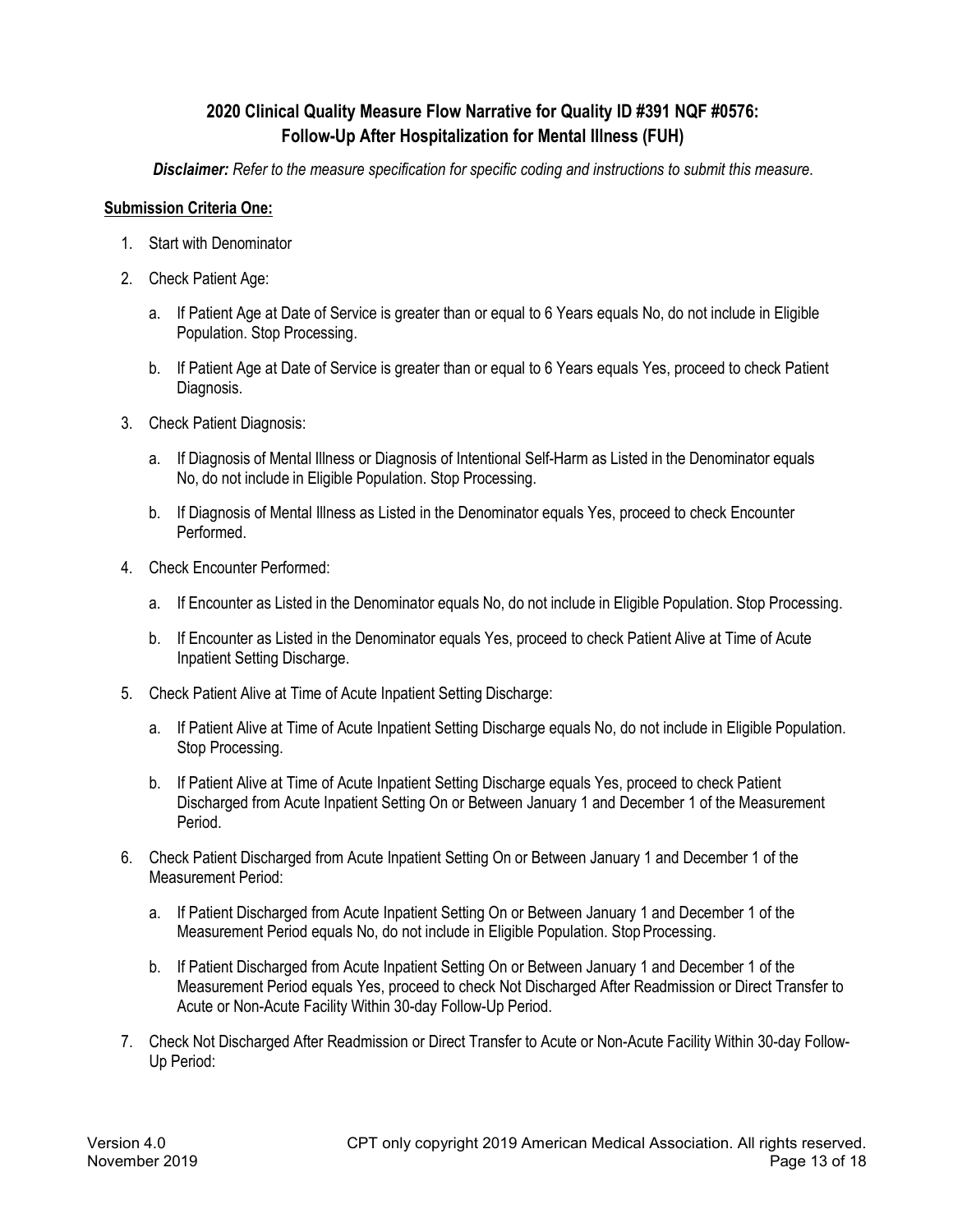- a. If Not Discharged After Readmission or Direct Transfer to Acute or Non-Acute Facility Within 30-day Follow-Up Period equals No, do not include in Eligible Population. Stop Processing.
- b. If Not Discharged After Readmission or Direct Transfer to Acute or Non-Acute Facility Within 30-day Follow-Up Period equals Yes, proceed to check Patients Who Use Hospice Services Any Time During the Measurement Period.
- 8. Patients Who Use Hospice Services Any Time During the Measurement Period:
	- a. If Patients Who Use Hospice Services Any Time During the Measurement Period equals No, include in Eligible Population.
	- b. If Patients Who Use Hospice Services Any Time During the Measurement Period equals Yes, do not include in Eligible Population. Stop Processing.
- 9. Denominator Population:
	- a. Denominator Population is all Eligible Visits in the Denominator. Denominator is represented as Denominator in the Sample Calculation listed at the end of this document. Letter d<sup>1</sup> equals 80 visits in the Sample Calculation.
- 10. Start Numerator
- 11. Check Patient Received Follow-Up on the Date of Discharge or Within 30 Days After Discharge:
	- a. If Patient Received Follow-Up on the Date of Discharge or Within 30 Days After Discharge equals Yes, include in Data Completeness Met and Performance Met.
	- b. Data Completeness Met and Performance Met letter is represented as Data Completeness and Performance Rate in the Sample Calculation listed at the end of this document. Letter a<sup>1</sup> equals 20 visits in the Sample Calculation.
	- c. If Patient Received Follow-Up on the Date of Discharge or Within 30 Days After Discharge equals No, proceed to check Clinician Documented Reason Patient was Not Able to Complete 30 day Follow-Up from Acute Inpatient Setting Discharge.
- 12. Check Clinician Documented Reason Patient was Not Able to Complete 30 day Follow-Up from Acute Inpatient Setting Discharge:
	- a. If Clinician Documented Reason Patient was Not Able to Complete 30 day Follow-Up from Acute Inpatient Setting Discharge equals Yes, include in Data Completeness Met and DenominatorException.
	- b. Data Completeness Met and Denominator Exception letter is represented as Data Completeness and Performance Rate in the Sample Calculation listed at the end of this document. Letter b<sup>1</sup> equals 30 visits in the Sample Calculation.
	- c. If Clinician Documented Reason Patient was Not Able to Complete 30 day Follow-Up from Acute Inpatient Setting Discharge equals No, proceed to check Patient did Not Receive Follow-Up On the Date of Discharge or Within 30 Days After Discharge.
- 13. Check Patient did Not Receive Follow-Up On the Date of Discharge or Within 30 Days After Discharge:
	- a. If Patient did Not Receive Follow-Up On the Date of Discharge or Within 30 Days After Discharge equals Yes, include in the Data Completeness Met and Performance Not Met.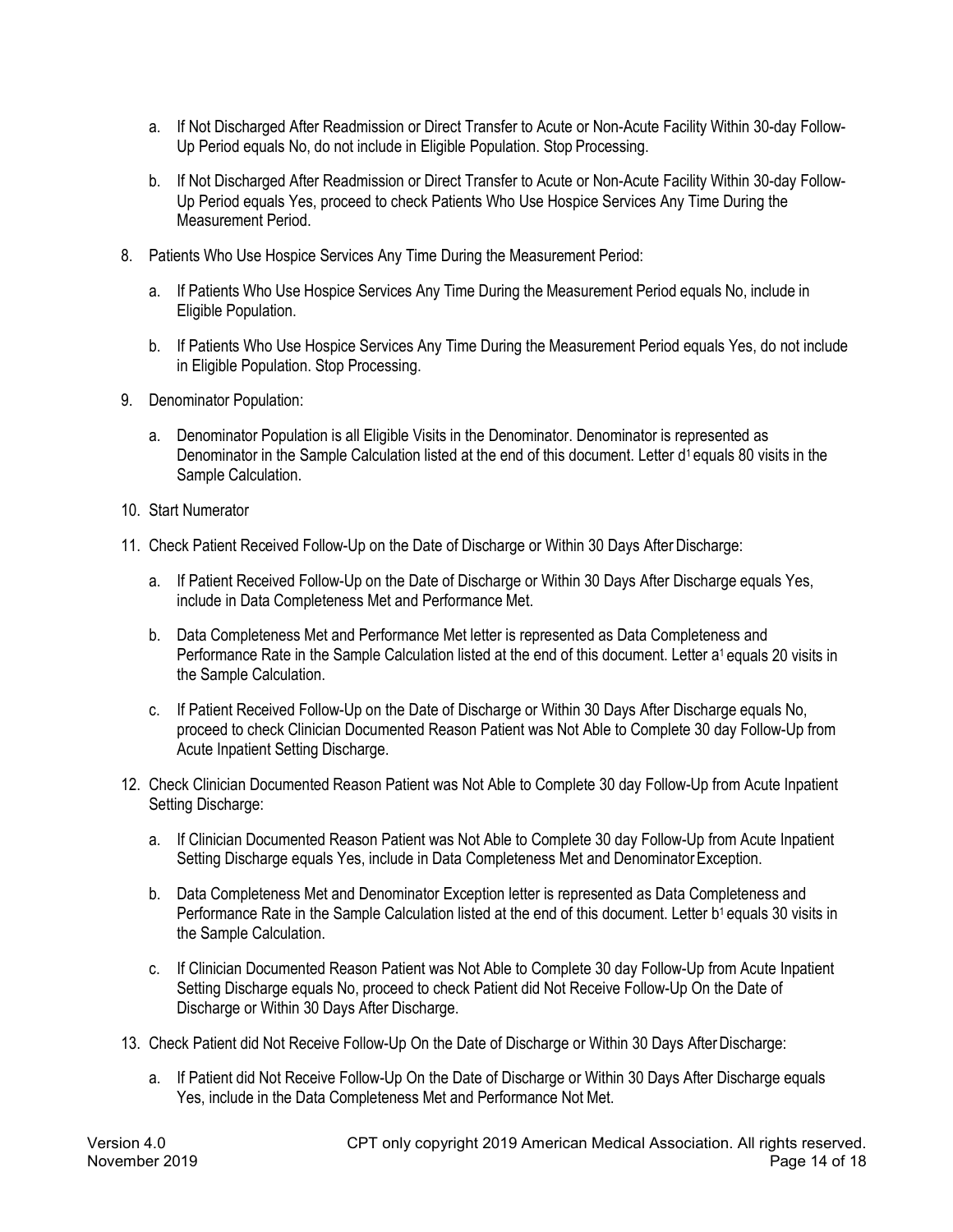- b. Data Completeness Met and Performance Not Met letter is represented as Data Completeness in the Sample Calculation listed at the end of this document. Letter c<sup>1</sup> equals 20 visits in the Sample Calculation.
- c. If Patient did Not Receive Follow-Up On the Date of Discharge or Within 30 Days After Discharge equals No, proceed to check Data Completeness Not Met.
- 14. Check Data Completeness Not Met:
	- a. If Data Completeness Not Met, the Quality Data Code or equivalent was not submitted. 10 visits have been subtracted from the Data Completeness Numerator in the Sample Calculation.

| <b>SAMPLE CALCULATIONS SUBMISSION CRITERIA ONE:</b>                                                                                            |   |           |                  |        |  |
|------------------------------------------------------------------------------------------------------------------------------------------------|---|-----------|------------------|--------|--|
| Data Completeness=<br>Performance Met (a =20 visits) + Denominator Exception (b =30 visits) + Performance Not Met (c <sup>1</sup> = 20 visits) |   |           | 70 visits<br>Ξ   | 87.50% |  |
| Eligible Population / Denominator (d'=80 visits)                                                                                               |   |           | 80 visits<br>$=$ |        |  |
| Performance Rate=                                                                                                                              |   |           |                  |        |  |
| Performance Met (a = 20 visits)                                                                                                                | Ξ | 20 visits | 50.00%           |        |  |
| Criteria 1 Data Completeness Numerator (70 visits) - Denominator Exception (b <sup>1</sup> =30)                                                | = | 40 visits |                  |        |  |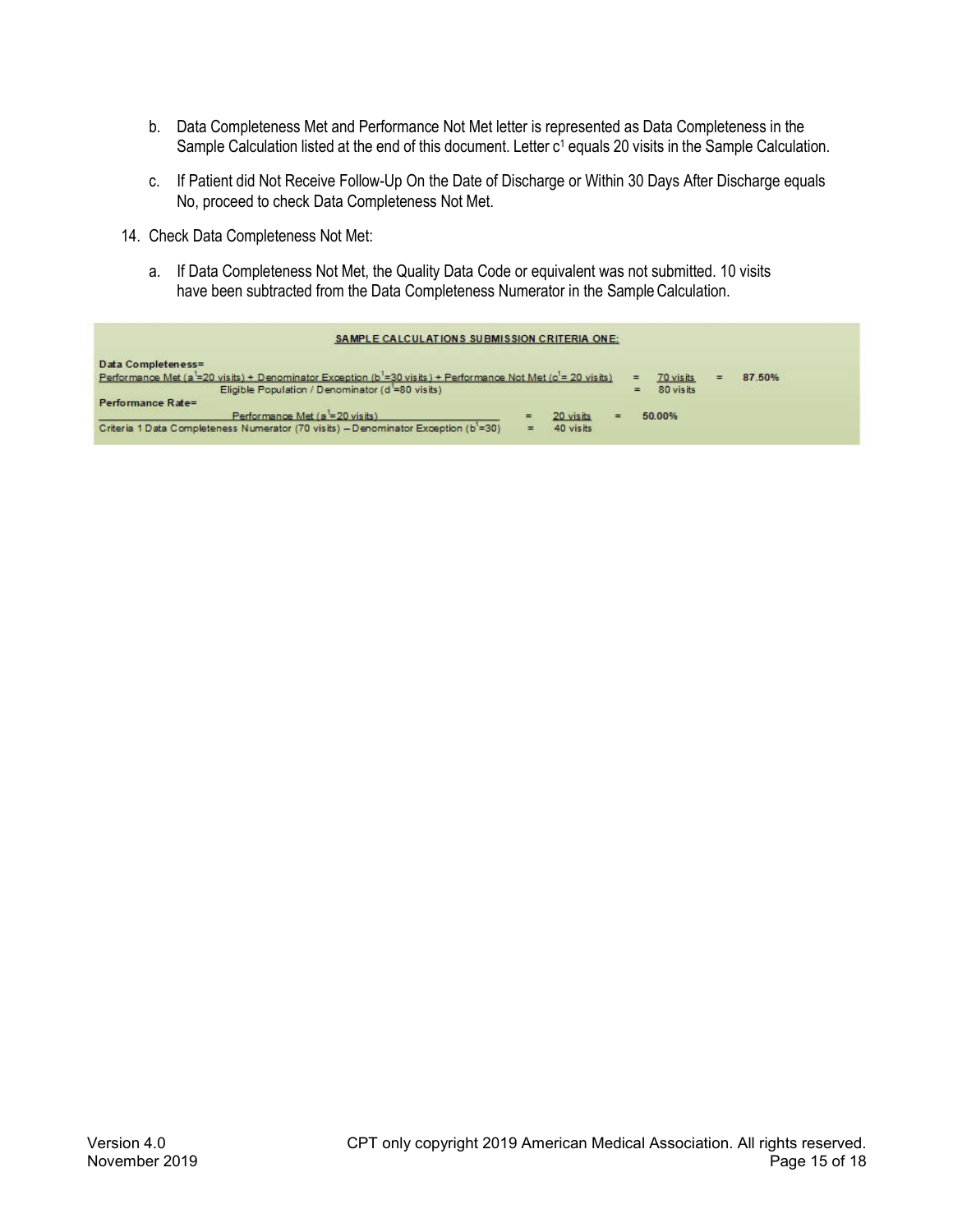# **Submission Criteria Two:**

- 1. Start with Denominator
- 2. Check Patient Age:
	- a. If Patient Age at Date of Service is greater than or equal to 6 Years equals No, do not include in Eligible Population. Stop Processing.
	- b. If Patient Age at Date of Service is greater than or equal to 6 Years equals Yes, proceed to check Patient Diagnosis.
- 3. Check Patient Diagnosis:
	- a. If Diagnosis of Mental Illness or Diagnosis of Intentional Self-Harm as Listed in the Denominator equals No, do not include in Eligible Population. Stop Processing.
	- b. If Diagnosis of Mental Illness as Listed in the Denominator equals Yes, proceed to check Encounter Performed.
- 4. Check Encounter Performed:
	- a. If Encounter as Listed in the Denominator\* equals No, do not include in Eligible Population. Stop Processing.
	- b. If Encounter as Listed in the Denominator\* equals Yes, proceed to check Patient Alive at Time of Acute Inpatient Setting Discharge.
- 5. Check Patient Alive at Time of Acute Inpatient Setting Discharge:
	- a. If Patient Alive at Time of Acute Inpatient Setting Discharge equals No, do not include in Eligible Population. Stop Processing.
	- b. If Patient Alive at Time of Acute Inpatient Setting Discharge equals Yes, proceed to check Patient Discharged from Acute Inpatient Setting On or Between January 1 and December 1 of the Measurement Period.
- 6. Check Patient Discharged from Acute Inpatient Setting On or Between January 1 and December 1 of the Measurement Period:
	- a. If Patient Discharged from Acute Inpatient Setting On or Between January 1 and December 1 of the Measurement Period equals No, do not include in Eligible Population. Stop Processing.
	- b. If Patient Discharged from Acute Inpatient Setting On or Between January 1 and December 1 of the Measurement Period equals Yes, proceed to check Not Discharged After Readmission or Direct Transfer to Acute or Non-Acute Facility Within 30-day Follow-Up Period.
- 7. Check Not Discharged After Readmission or Direct Transfer to Acute or Non-Acute Facility Within 30-day Follow-Up Period: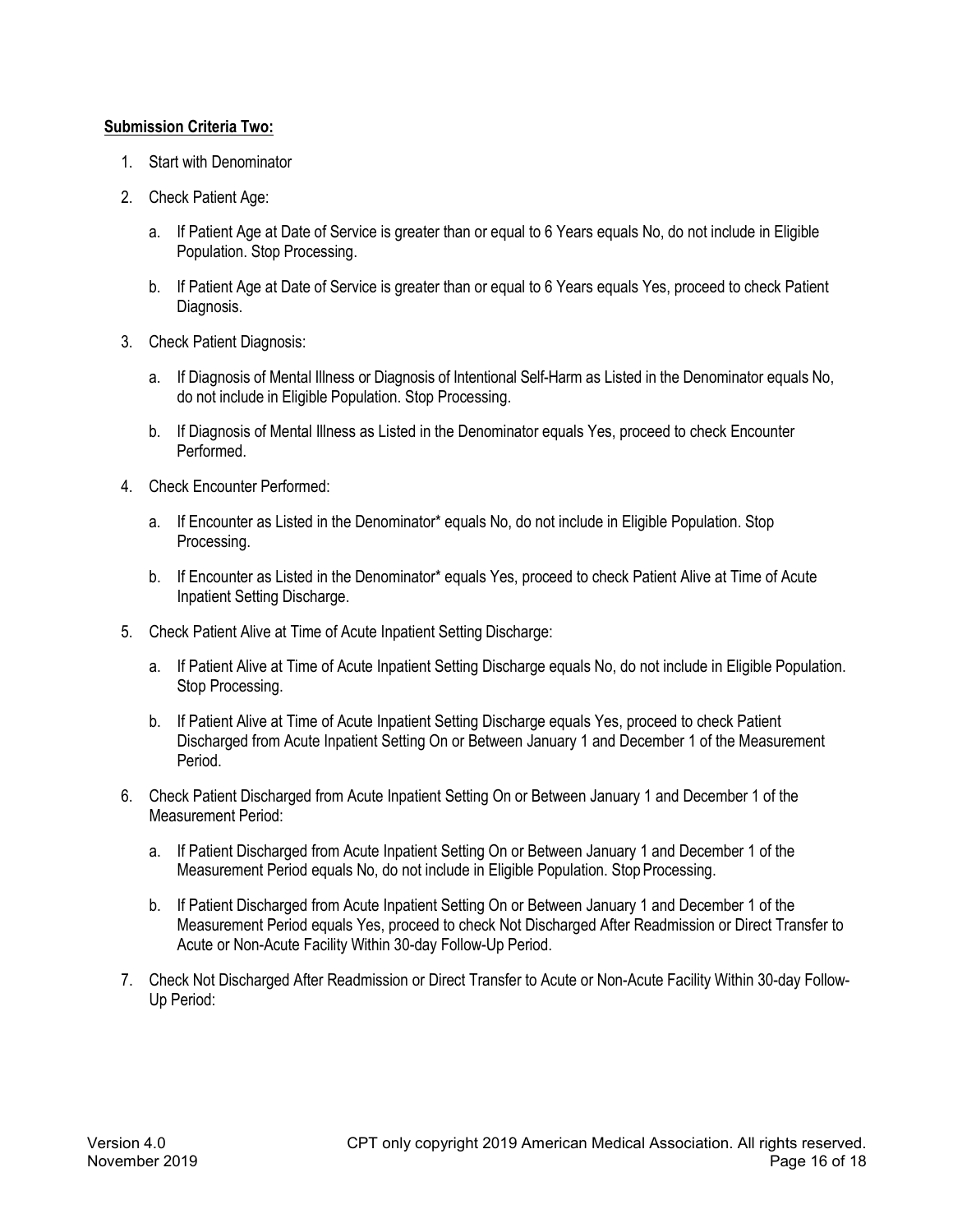- a. If Not Discharged After Readmission or Direct Transfer to Acute or Non-Acute Facility Within 30-day Follow-Up Period equals No, do not include in Eligible Population. Stop Processing.
- b. If Not Discharged After Readmission or Direct Transfer to Acute or Non-Acute Facility Within 30-day Follow-Up Period equals Yes, proceed to check Patients Who Use Hospice Services Any Time During the Measurement Period.
- 8. Patients Who Use Hospice Services Any Time During the Measurement Period:
	- a. If Patients Who Use Hospice Services Any Time During the Measurement Period equals No, include in Eligible Population.
	- b. If Patients Who Use Hospice Services Any Time During the Measurement Period equals Yes, do not include in Eligible Population. Stop Processing.
- 9. Denominator Population:
	- a. Denominator Population is all Eligible Visits in the Denominator. Denominator is represented as Denominator in the Sample Calculation listed at the end of this document. Letter d<sup>2</sup> equals 80 visits in the Sample Calculation.
- 10. Start Numerator
- 11. Check Patient Received Follow-Up on the Date of Discharge or Within 7 Days From Discharge:
	- a. If Patient Received Follow-Up on the Date of Discharge or Within 7 Days From Discharge equals Yes, include in Data Completeness Met and Performance Met.
	- b. Data Completeness Met and Performance Met letter is represented as Data Completeness and Performance Rate in the Sample Calculation listed at the end of this document. Letter a<sup>2</sup> equals 20 visits in Sample Calculation.
	- c. If Patient Received Follow-Up on the Date of Discharge or Within 7 Days From Discharge equals No, proceed to check Clinician Documented Reason Patient was Not Able to Complete 7 day Follow-Up from Acute Inpatient Setting Discharge.
- 12. Check Clinician Documented Reason Patient was Not Able to Complete 7 day Follow-Up from Acute Inpatient Setting Discharge:
	- a. If Clinician Documented Reason Patient was Not Able to Complete 7 day Follow-Up from Acute Inpatient Setting Discharge equals Yes, include in Data Completeness Met and DenominatorException.
	- b. Data Completeness Met and Denominator Exception letter is represented as Data Completeness and Performance Rate in the Sample Calculation listed at the end of this document. Letter b<sup>2</sup> equals 30 visits in the Sample Calculation.
	- c. If Clinician Documented Reason Patient was Not Able to Complete 7 day Follow-Up from Acute Inpatient Setting Discharge equals No, proceed to check Patient Did Not Receive Follow-Up On the Date of Discharge or Within 7 Days After Discharge.
- 13. Check Patient Did Not Receive Follow-Up On the Date of Discharge or Within 7 Days AfterDischarge:
	- a. If Patient Did Not Receive Follow-Up On the Date of Discharge or Within 7 Days After Discharge equals Yes, include in the Data Completeness Met and Performance Not Met.